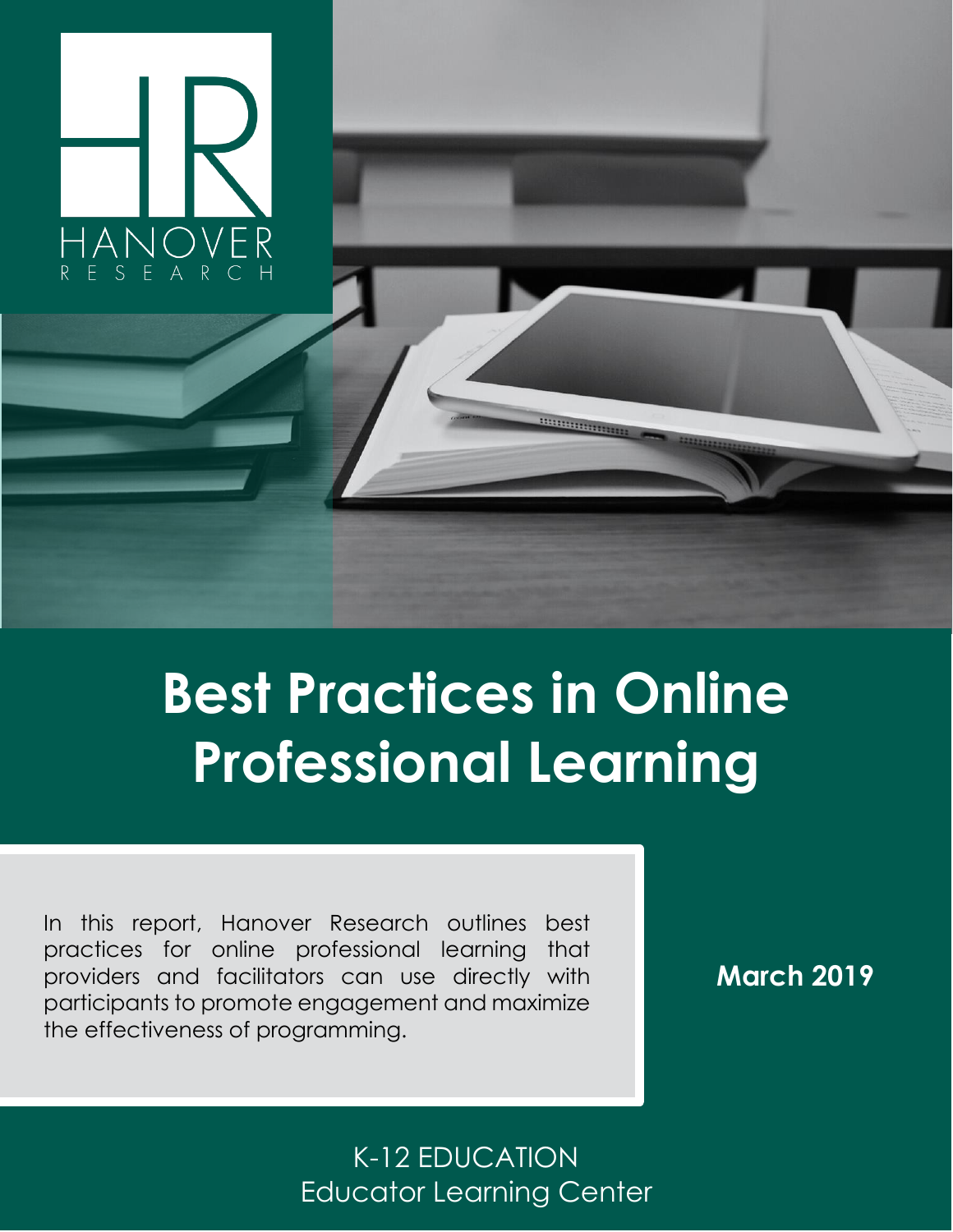

## **TABLE OF CONTENTS**

| CORE ELEMENTS OF EFFECTIVE PROFESSIONAL LEARNING PROGRAM DESIGN 5   |  |
|---------------------------------------------------------------------|--|
| ADDRESSING COMMON CHALLENGES THROUGH ONLINE PROFESSIONAL LEARNING 7 |  |
| Section II: Effectively Supporting Online Professional Learning 8   |  |
|                                                                     |  |
|                                                                     |  |
|                                                                     |  |
|                                                                     |  |
|                                                                     |  |
|                                                                     |  |
|                                                                     |  |
|                                                                     |  |
| Top 5 Considerations for Online Professional Learning Platforms22   |  |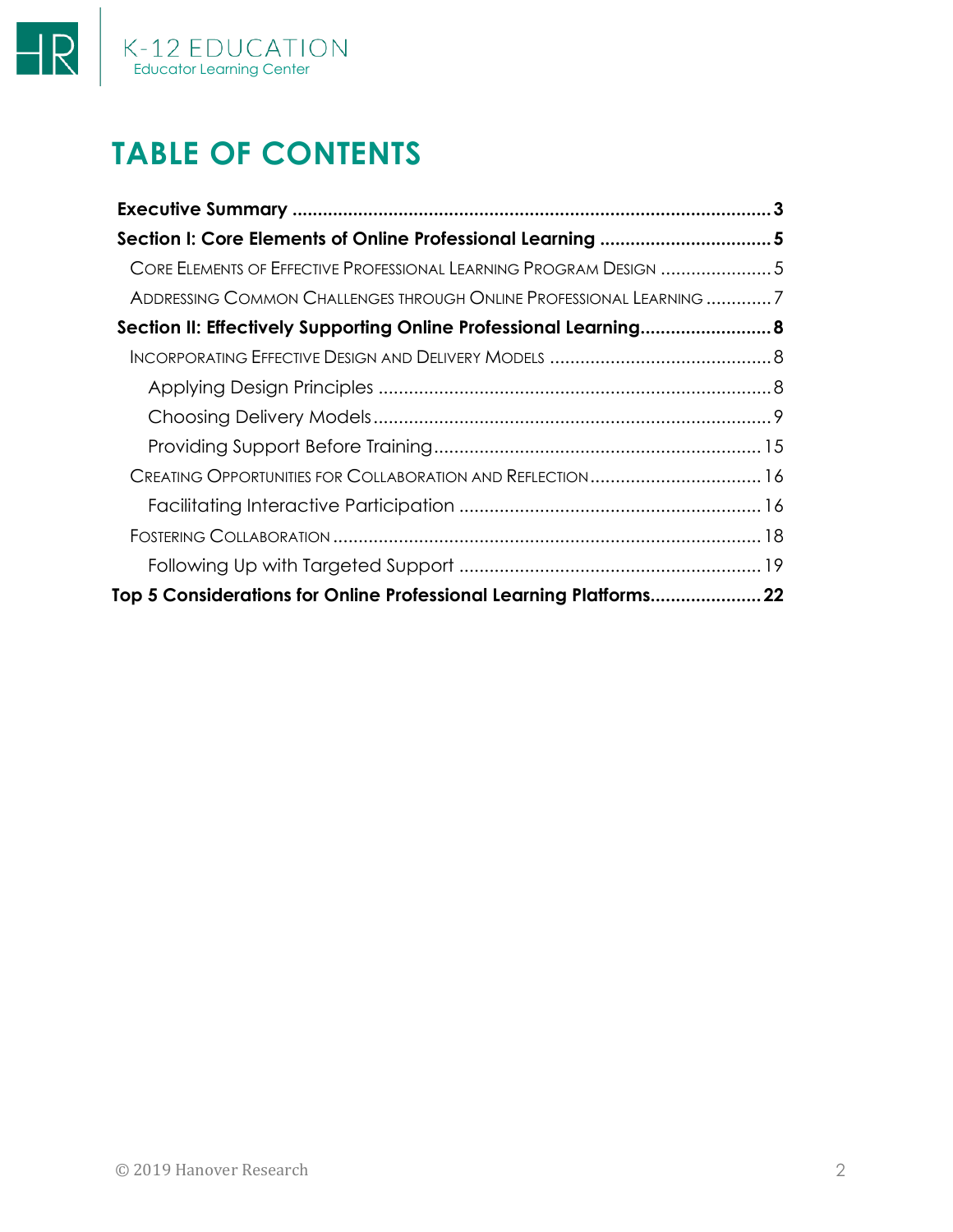

## <span id="page-2-0"></span>**EXECUTIVE SUMMARY**

Online professional learning has emerged as "an increasingly popular and viable alternative to face-to-face professional development" by giving teachers greater control over the timing and setting in which they learn and enabling them to access a wider variety of offerings than their district or school may otherwise provide.<sup>1</sup> In addition to diversifying the ways in which teachers can learn, online platforms also have the potential to build communities of teachers across towns and states, fostering knowledge-sharing among peers nationwide.<sup>2</sup>

Online professional learning offers four primary benefits to both teachers and districts: flexibility, community, accountability, and agency. Hanover further expands on how to incorporate critical professional learning elements into frameworks to support these four benefits in **Section I** of this report.

| <b>Flexibility</b>    | Customizable to individual teachers' needs, online platforms can<br>make professional learning more adaptable, as well as more<br>convenient and scalable.                                                                                                         |
|-----------------------|--------------------------------------------------------------------------------------------------------------------------------------------------------------------------------------------------------------------------------------------------------------------|
| <b>Community</b>      | Online platforms can enable teachers to <b>interact and</b><br>collaborate, both in real time and asynchronously. Districts and<br>schools can benefit from opportunities to share knowledge and<br>expertise with their peers.                                    |
| <b>Accountability</b> | By capturing participation, usage, and other data and<br>information, online platforms can <b>provide districts and schools</b><br>with greater insight into teacher professional learning, allowing<br>for more accountability than face-to-face programs afford. |
| <b>Agency</b>         | Through online platforms, teachers can design a professional<br>learning program that aligns with their individual needs and<br>experience.                                                                                                                        |

Source: National Research Council.<sup>3</sup>

<sup>1</sup> [1] Reeves, T.D. an. J.J.P. "Bolstering the Impact of Online Professional Development for Teachers." *The Journal of Educational Research and Policy Studies*, 1, February 2013. Pp. 50-51.

[https://pdfs.semanticscholar.org/14ef/d7916866035d42712a92d922dbf766dcf798.pdf \[2\]](https://pdfs.semanticscholar.org/14ef/d7916866035d42712a92d922dbf766dcf798.pdf%20%5b2) Russell, M. et al. "Face-to-Face and Online Professional Development for Mathematics Teachers: A Comparative Study." 13:2. https://files.eric.ed.gov/fulltext/EJ862349.pdf

<sup>2</sup> [1] Burns, M. "Distance Education for Teacher Training: Modes, Models, and Methods." Education Development Center, Inc., 2011.

http://idd.edc.org/sites/idd.edc.org/files/Distance%20Education%20for%20Teacher%20Training%20by%20Mary%20Burns %20EDC.pdf [2] Dallas, P. "A Blueprint for Personalized Professional Development by Teachers, for Teachers." EdSurge, October 22, 2014. https://www.edsurge.com/news/2014-10-22-a-blueprint-for-personalized-professional-development-byteachers-for-teachers

<sup>3</sup> Figure text adapted from *Enhancing Professional Development for Teachers: Potential Uses of Information Technology." Committee on Enhancing Professional Development for Teachers*. National Research Council, 2007. Pp. 10-15. https://www.nap.edu/read/11995/chapter/1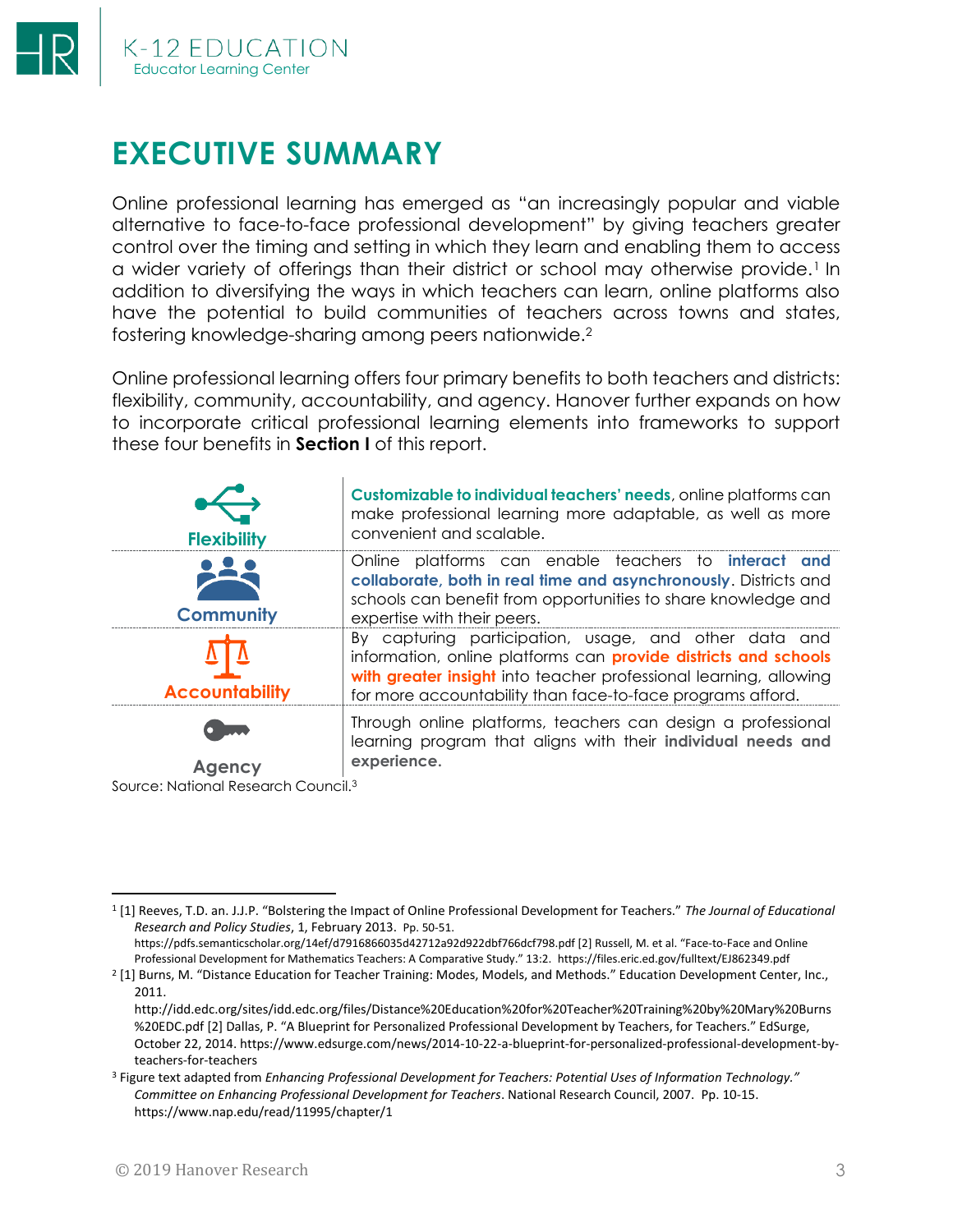To yield the greatest extent of these four primary benefits, districts can focus on three main tactics, which Hanover discusses in **Section II** of this report:

- **1. Motivating and sustaining participant engagement.** Professional learning providers should design and choose online and hybrid solutions based on participants' learning goals and development needs. Providers must make sure that schools and participants are fully prepared to support online delivery models and are educated on how to use online interfaces. Providers should also offer initial training in using digital platforms and continual support in the event of technology issues.
- **2. Creating opportunities for collaboration.** Facilitators should promote initial interactions – either face-to-face or online video instructions – to establish a safe, comfortable, and open environment for communication throughout the learning process.
- **3. Supporting reflection on content and practice.** Effective online professional learning encourages participants to ask questions after activities or exercises to reflect on comprehension. Follow-up implementation support spurs a broader professional development initiative by offering tools, resources, and collaboration opportunities for teachers to self-reflect on how to incorporate content into their own practices.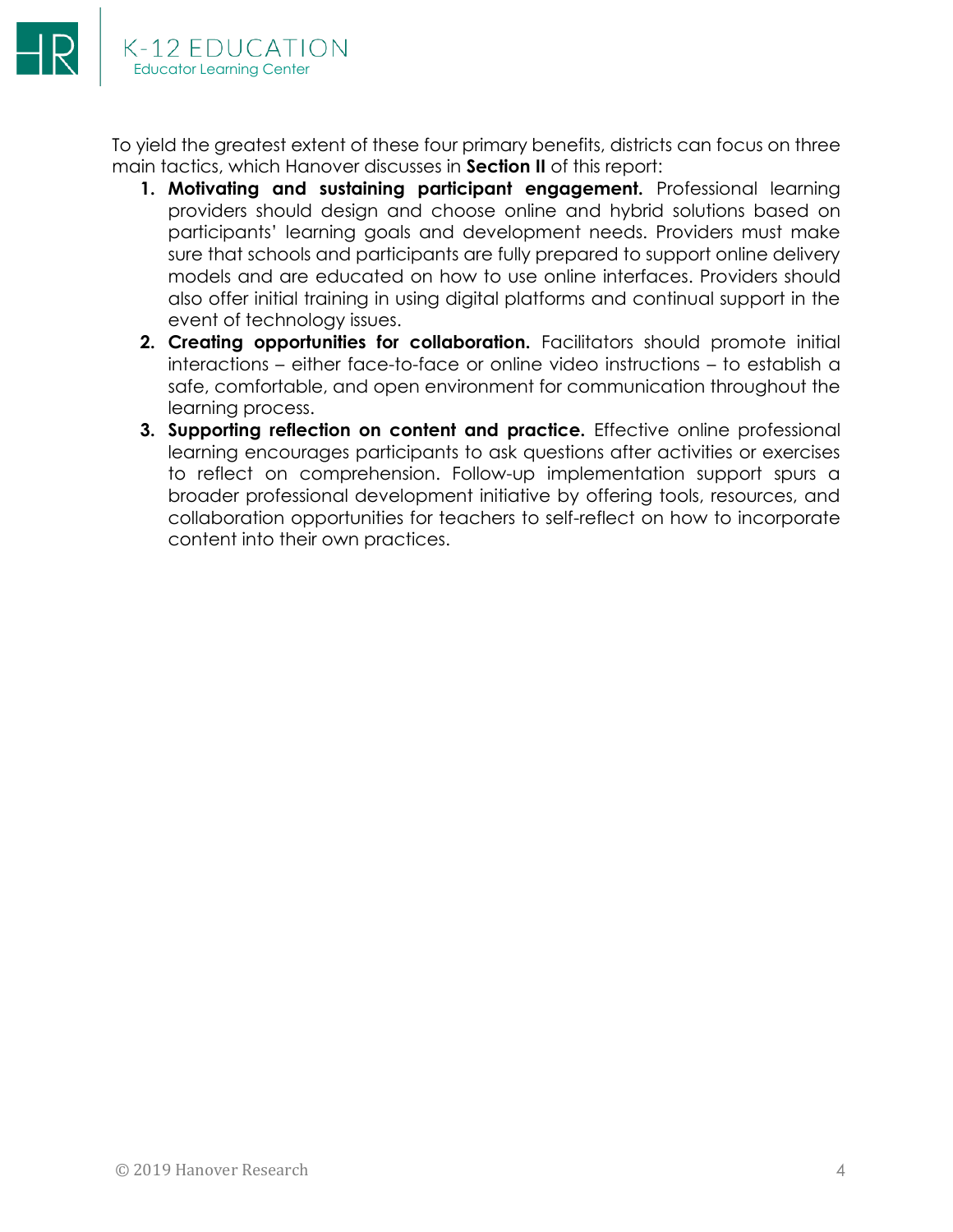<span id="page-4-0"></span>

### <span id="page-4-1"></span>**CORE ELEMENTS OF EFFECTIVE PROFESSIONAL LEARNING PROGRAM DESIGN**

Professional learning, in all its forms, is most effective when it adheres to researchbased best practices. **Thus, online professional learning must "be long-term, sequential [and] differentiated based on teachers' needs and realities, [and] provide teachers with opportunities to view the intended practice and study it so they can plan, design[,] and apply it in their classrooms**. <sup>4</sup> When effectively designed, online platforms both *deliver multichannel instruction* that uses a combination of video, visual, audio, and print elements to drive activities and *enable teachers to collaborate* with peers at convenient times and places.<sup>5</sup> Ultimately, however, online professional learning proves most impactful when emphasizing content teachers can use it to benefit student outcomes and aligning activities both with that content and the context in which teachers provide instruction. <sup>6</sup> Notably, when executed effectively, online and face-to-face professional learning programs can have comparably positive effects on teachers' instructional practices. 7



#### **Characteristics of Effective Professional Learning**

Source: Learning Policy Institute.<sup>8</sup>

<sup>4</sup> Burns, M. *"Ensuring Quality Online Learning for Teachers." Global Partnership for Education*. 2016. https://www.globalpartnership.org/blog/ensuring-quality-online-learning-teachers

<sup>5</sup> Burns, "Distance Education for Teacher Training: Modes, Models, and Methods," Op. cit., p. 63.

<sup>6</sup> Steiner, L. *"Designing Effective Professional Development Experiences: What Do We Know?" Learning Point Associates*. 2004. Pp. 1-2[. https://gtlcenter.org/sites/default/files/docs/pa/4\\_PDResearchPolicyAction/DesigningEffectivePD.pdf](https://gtlcenter.org/sites/default/files/docs/pa/4_PDResearchPolicyAction/DesigningEffectivePD.pdf)

<sup>7</sup> Russell et al., Op. cit.

<sup>8</sup> Figure text quoted verbatim with minor modifications from Darling-Hammond, L. et al. "Effective Teacher Professional Development." Learning Policy Institute, 2017. pp. v-vi. https://learningpolicyinstitute.org/sites/default/files/productfiles/Effective\_Teacher\_Professional\_Development\_REPORT.pdf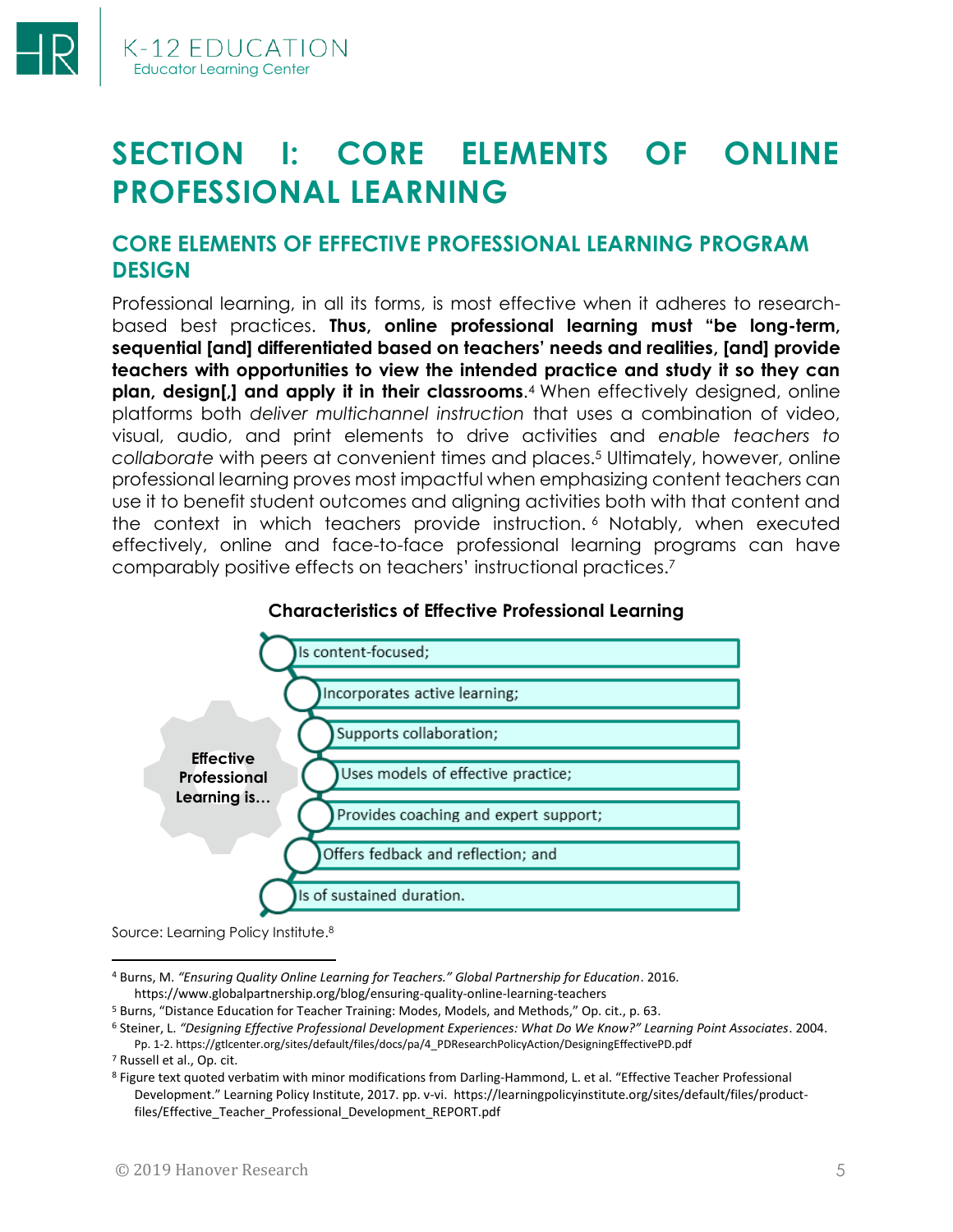When selecting online platforms, districts and schools should consider their architecture and design – including interactive features and embedded learning tools – before investing significant time or funding. <sup>9</sup> Specifically, online platforms should be evaluated to determine whether they reflect best practices for professional learning by:<sup>10</sup>

- **Providing opportunities to apply skills • Differentiating activities; and**
- 
- Facilitating collaboration among users; **•** Promoting reflection on current practice.
- Offering ongoing support and coaching to refine practice

Concerns about the accessibility of necessary technology and availability of suitable content, as well as teachers' preference for face-to-face training, may mean that online platforms may not become an exclusive vehicle for teacher professional learning.<sup>11</sup> However, no single format – including in-person training sessions – likely will meet all teachers' professional learning needs. Thus, as with other delivery methods, **districts and schools should embed online professional learning in a wider professional learning framework that blends asynchronous and synchronous formats and offers in-person and distance learning options**. 12





Sources: Learning Forward, Community for Advancing Discovery Research in Education, Organisation for Economic Cooperation and Development.<sup>13</sup>

<sup>9</sup> *"Designing Professional Learning." Australian Institute for Teaching and School Leadership and Learning*, vol. 10, 2014. pp. 8, 10-1, 18.

http://www.teachingaustralia.edu.au/ta/webdav/site/tasite/shared/Evaluation%20of%20the%20Leading%20Australia <sup>10</sup> "Bulleted Text Adapted from: Cavanaugh, C. 'Potential of Online Teacher Professional Development.'" In *International Association for K-12 Online Learning*, 2013. https://www.inacol.org/news/potential-of-online-teacher-professionaldevelopment/

<sup>11</sup> *Enhancing Professional Development for Teachers: Potential Uses of Information Technology." Committee on Enhancing Professional Development for Teachers*, Op. cit., pp. 16-20.

<sup>12</sup> [1] Killion, J. "'Tapping Technology's Potential.' JSD | Learning Forward, 34:1." 2013. [https://learningforward.org/wp](https://learningforward.org/wp-content/uploads/2013/02/tapping-technologys-potential.pdf%20%5b2)[content/uploads/2013/02/tapping-technologys-potential.pdf \[2\]](https://learningforward.org/wp-content/uploads/2013/02/tapping-technologys-potential.pdf%20%5b2) Mizell, H. "Why Professional Development Matters." Learning Forward, 2010. https://learningforward.org/docs/default-source/pdf/why\_pd\_matters\_web.pdf, pp. 8-9. [3] Silberman, M. and C. Auerbach. *Active Training: A Handbook of Techniques, Designs, Case Examples, and Tips*. Pfeiffer, 2006. http://elearning.fit.hcmup.edu.vn/~longld/References%20for%20TeachingMethod&EduTechnology%20- %20Tai%20lieu%20PPDH%20&%20Cong%20Nghe%20Day%20Hoc/(Book)%20-%20Sach%20tham%20khao%20- %20Teaching%20Method/2006%20M.Silberman&C.Auerbach%20-%20Active%20Training%20-%20A%20Handbook.pdf

<sup>13</sup> Figure adapted from: [1] "Professional Learning Planning." Learning Forward. https://consulting.learningforward.org/consulting-services/comprehensive-planning/ [2] "Emerging Design Principles for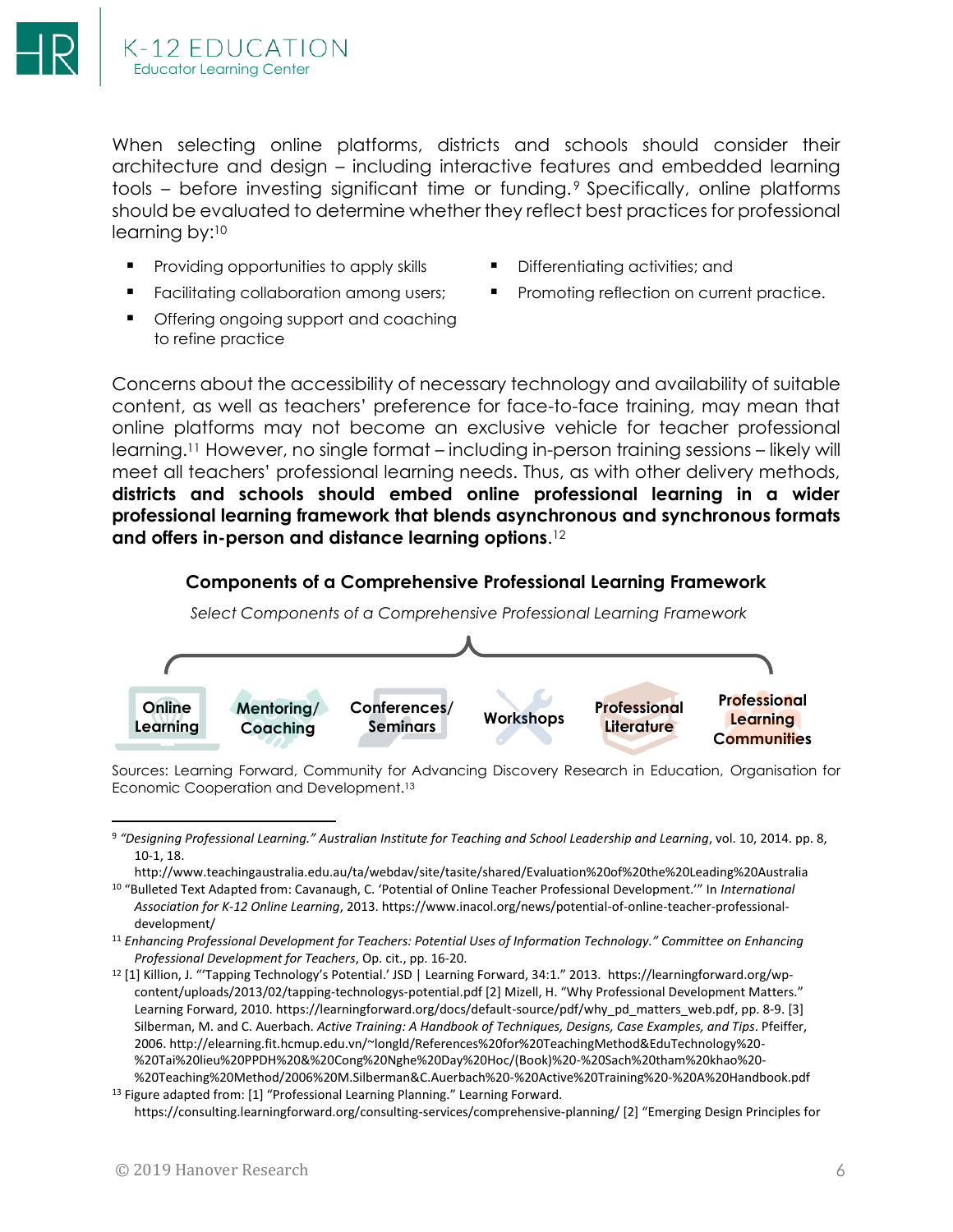### <span id="page-6-0"></span>**ADDRESSING COMMON CHALLENGES THROUGH ONLINE PROFESSIONAL LEARNING**

Effective online professional learning addresses one of the greatest challenges facing students: developing the knowledge and skills needed to graduate high school ready for college and a career. Given the crucial role teacher quality plays in student success, building teachers' instructional capacity through effective professional learning opportunities remains vital. <sup>14</sup> Yet, teachers often find the professional learning opportunities available to them to be ineffective, irrelevant, and poorly connected to their work with students. In fact, a 2014 survey found only 29 percent of teachers to be "highly satisfied with current professional development offerings."<sup>15</sup>

Districts and schools can address teachers' dissatisfaction by giving them a greater voice in shaping their professional learning. A 2016 survey revealed that only slightly more than half of teachers have "some input" into professional learning decisions, while over 20 percent have "no input." Not surprisingly, 75 percent of teachers also referred to district and school leaders as "the primary decision-makers regarding professional learning." <sup>16</sup> Another survey, conducted in 2015-16, produced similar findings, with approximately 19 percent of teacher describing themselves as having "no influence" in "determining the content of in-service professional development programs," in particular.<sup>17</sup>

**Teachers who have more choice over their professional learning opportunities are more satisfied. By supporting teachers' interest in a more personalized and collaborative professional learning experience, online platforms can offer districts and schools a compelling path forward.**<sup>18</sup>

https://us.corwin.com/sites/default/files/professional\_learning\_teacher\_survey\_2017.pdf

Online and Blended Teacher Professional Development in K-12 STEM." Community for Advancing Discovery Research in Education, 2017. p. 3. https://cadrek12.org/sites/default/files/DRK12\_OBPD\_113017.pdf [3] "The Professional Development of Teachers." Organisation for Economic Co-operation and Development, 2009. p. 50. <https://www.oecd.org/berlin/43541636.pdf>

<sup>14</sup> [1] "Raising Student Achievement Through Professional Development." Generation Ready, 2013. p. 1. http://www.generationready.com/wp-content/uploads/2013/10/PD-White-Paper.pdf [2] Mizell, H. "Why Professional Development Matters." Learning Forward, 2010. pp. 3, 18-19. https://learningforward.org/docs/defaultsource/pdf/why\_pd\_matters\_web.pdf.

<sup>15</sup> *"Teachers Know Best: Teachers' Views on Professional Development." Bill and Melinda Gates Foundation*. 2014. P. 3. <https://s3.amazonaws.com/edtech-production/reports/Gates-PDMarketResearch-Dec5.pdf>

<sup>16</sup> *"The State of Teacher Professional Learning. Results from a Nationwide Survey." Corwin, Learning Forward, National Education Association*. 2017. p. 12.

<sup>17</sup> "Characteristics of Public Elementary and Secondary School Teachers in the United States: Results From the 2015–16 National Teacher and Principal Survey. First Look." National Center for Education Statistics, Institute of Education Sciences, 2018. p. 15. https://nces.ed.gov/pubs2017/2017072rev.pdf

<sup>18</sup> *"Teachers Know Best: Teachers' Views on Professional Development." Bill and Melinda Gates Foundation*, Op. cit. pp. 10, 15.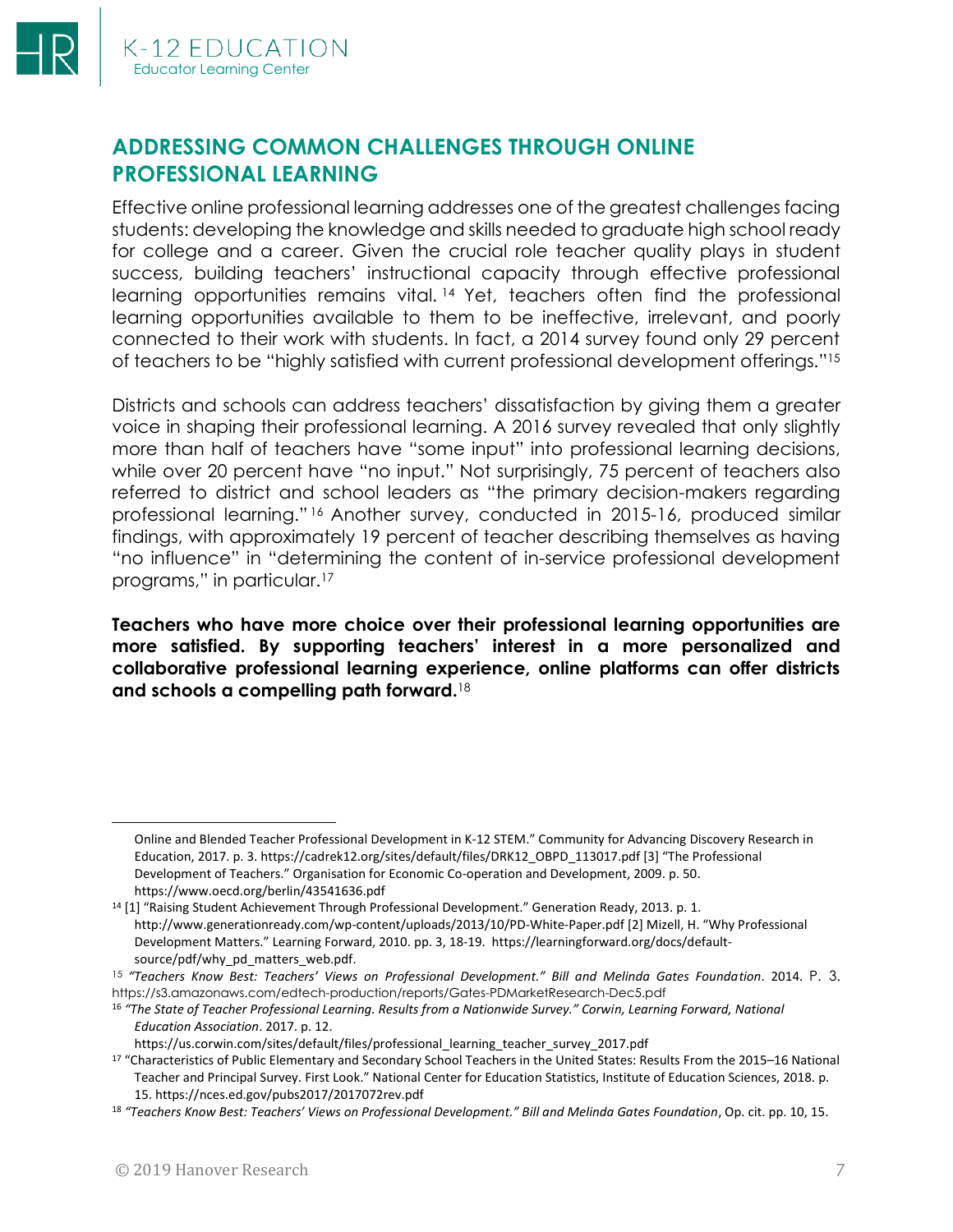<span id="page-7-0"></span>

In this section, Hanover discusses strategies that districts can employ to support teachers' online professional learning through three key design principles, as outlined below: motivating and sustaining participant engagement; creating opportunities for teachers to collaborate as learners; and supporting reflection on content and practice.

### <span id="page-7-1"></span>**INCORPORATING EFFECTIVE DESIGN AND DELIVERY MODELS**

#### **Emerging Design Principles for Online Professional Learning**

#### **Motivating and Sustaining Participant Engagement**

- Encourage teachers to participate in decision-making about their learning.
- Design and choose synchronous, asynchronous, and hybrid delivery models based on learning objectives and goals.
- Provide support for online applications.

#### **Creating Opportunities for Teachers to Collaborate as Learners**

- Begin professional learning programs with face-to-face interactions.
- Facilitate connections between individuals.
	- Structure online discussion to encourage collective participation.
	- Leverage user-friendly platforms designed to support collaboration.

Use artifacts that offer low-risk participation opportunities as the basis for

#### **Supporting Reflection Content and Practice**



- early discussions on content and practice. Design tasks to encourage deep reflection and learning around artifacts.
- Schedule sessions to build time for participants to apply ideas and reflect on their application.

Source: Community for Advancing Discovery Research in Education and Active Training: A Handbook of Techniques, Designs, Case Examples and Tips.<sup>19</sup>

#### <span id="page-7-2"></span>**APPLYING DESIGN PRINCIPLES**

**Effective comprehensive online professional learning content aligns with the particular district-identified learning goals and development needs of its teachers and staff.**<sup>20</sup> Content should be tailored to participants' grade levels and disciplines,

<sup>19</sup> [1] Kowalski, S. "Emerging Design Principles for Online and Blended Teacher Professional Development in K-12 STEM." Community for Advancing Discovery Research in Education, 2017. p. 3.

https://cadrek12.org/sites/default/files/DRK12\_OBPD\_113017.pdf [2] Silberman and Auerbach, Op. cit., pp. 191-205. <sup>20</sup> Killion, "Tapping Technology's Potential.' JSD | Learning Forward, 34:1," Op. cit., p. 14.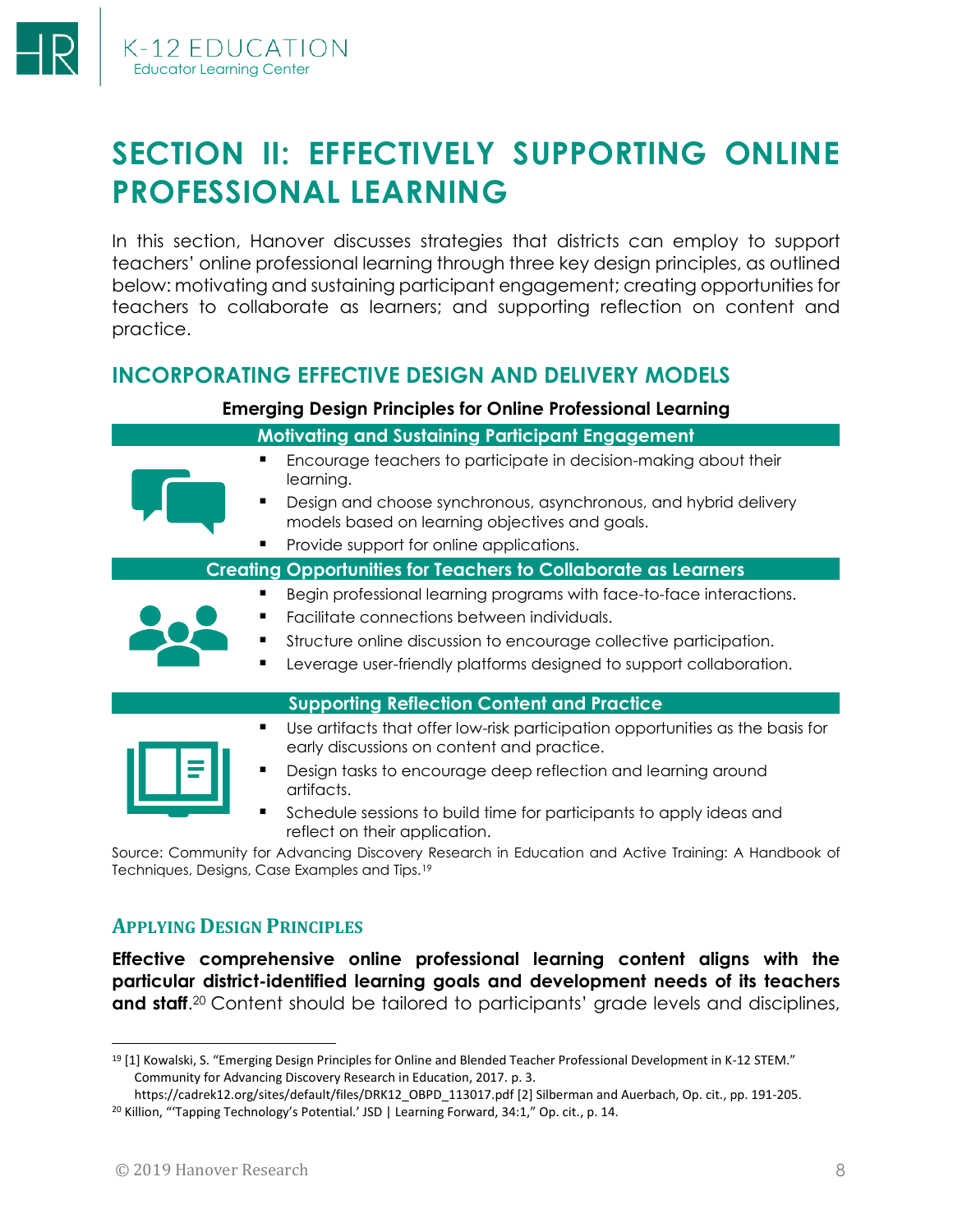

and activities should consider teachers' diverse learning styles and expand on previous professional learning experiences. <sup>21</sup> Providers should determine participants' professional learning needs from a variety of educator data sources, including teacher observations, performance evaluations, and teacher selfassessments. Further, districts can administer needs assessment surveys to probe educators about which areas of their pedagogies and professional competencies they would like to develop or strengthen.<sup>22</sup>

Furthermore, educators have reported being more satisfied with their professional development when they have input on the topics they pursue and the activities they complete. Yet according to a 2014 Bill and Melinda Gates Foundation report, nationally nearly one in five teachers never have any say in their professional development, and fewer than one in three choose most or all of their professional learning. <sup>23</sup> Providers can encourage greater participation by structuring online professional learning as an opportunity where participants have agency in what, how, and when they learn, rather than complete mandated training as a compliance exercise.<sup>24</sup>

#### <span id="page-8-0"></span>**CHOOSING DELIVERY MODELS**

**Online professional learning requires a comprehensive selection, implementation, and evaluation process of delivery models.** Providers must develop criteria that clearly outline the integration of online learning into the overall professional learning process. To this end, chosen online technologies must directly address participants' needs and identified areas for development.<sup>25</sup> Moreover, online solutions can hinder learning if providers do not implement technology comprehensively. Districts must continuously evaluate the applications to gather feedback on the effectiveness of online learning continuously after implementation.<sup>26</sup>

Providers can incorporate different types of online professional learning models based on the intended learning goals. These models are typically *synchronous, asynchronous,* or *hybrid*. A synchronous model uses learning activities that work in real time, while an asynchronous model allows participants to complete activities at any time. Comparatively, the hybrid model blends online learning via digital

<sup>&</sup>lt;sup>21</sup> [1] Gulamhussein, A. "Teaching the Teachers: Effective Professional Development in an Era of High Stakes Accountability." Center for Public Education, 2013. p.

<sup>17.</sup>http://www.centerforpubliceducation.org/system/files/Professional%20Development.pdf [2] "Raising Student Achievement Through Professional Development," Op. cit., p. 3.

<sup>&</sup>lt;sup>22</sup> Killion, J. "Professional Learning Plans: A Workbook for States, Districts, and Schools." Learning Forward, 2013. p. 19. http://www.doe.in.gov/sites/default/files/turnaround-principles/professional-learning-plans-learning-forward.pdf

<sup>23</sup> *"Teachers Know Best: Teachers' Views on Professional Development." Bill and Melinda Gates Foundation*, Op. cit., p. 10. <sup>24</sup> Ibid., p. 11.

<sup>25</sup> "Common Core State Standards & the Transformation of Professional Development: The New Essential Elements of Professional Learning." Education First, 2014. p. 10. https://education-first.com/wpcontent/uploads/2015/10/CCSS\_PD\_Brief\_1\_-\_Essential\_Elements\_of\_PD.pdf

<sup>&</sup>lt;sup>26</sup> Killion, "Tapping Technology's Potential.' JSD | Learning Forward, 34:1," Op. cit., p. 14.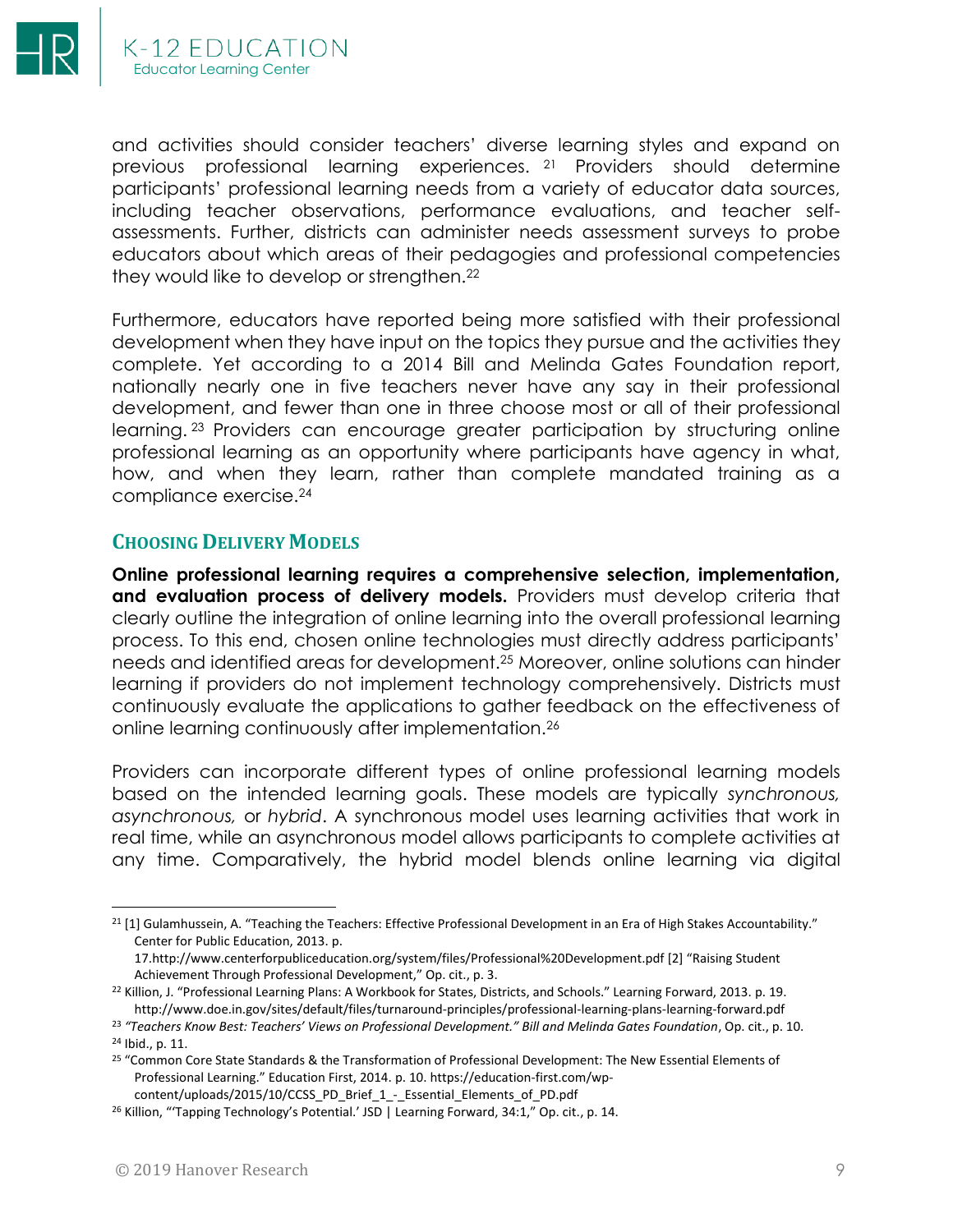

platforms with in-person learning, incorporating both the synchronous or asynchronous models of instruction.<sup>27</sup>

**A synchronous online learning approach is useful for goals that require participant interactions or discussions in real time, whereas asynchronous online learning works well when goals are more learner-centered and content covers in-depth explanations or complex idea.** <sup>28</sup> Hybrid learning supports a blend of both approaches to support ongoing goals allowing facilitators to create asynchronous activities for participants to complete at their own pace and then provide in-person discussion activities for participant interaction and reflection.

| <b>Type</b>         | <b>Description</b>                                                                                | <b>Examples</b>                                                                                                                               |
|---------------------|---------------------------------------------------------------------------------------------------|-----------------------------------------------------------------------------------------------------------------------------------------------|
| Synchronous         | Online learning happens in<br>real time                                                           | education<br><b>Distance</b><br>п<br>courses<br>Topic webinars<br>п<br>Virtual coaching<br>г<br>Teacher collaboration                         |
| <b>Asynchronous</b> | Online learning activities<br>happen at different times for<br>different participants             | Teacher social networks<br>Discussion boards<br>online<br>Self-based<br>п<br>learning courses<br>٠<br>sharing<br>Resource<br>websites         |
| <b>Hybrid</b>       | Online learning activities take<br>place in conjunction with in-<br>person learning opportunities | п<br>In-person<br>courses<br>or<br>workshops that require<br>virtual collaboration or<br>completion<br>of<br>online<br>tasks between sessions |

### **Types of Online Delivery Models**

Source: Phi Delta Kappan.<sup>29</sup>

Four distinct categories of online learning models help satisfy different goals and learning preferences:<sup>30</sup>

- **Independent E-Learning (asynchronous):** web and computer-based training;
- **Group-Based E-Learning (synchronous):** video training, webcasts, webinars;
- **Virtual Classrooms (asynchronous and synchronous):** discussion boards, chat rooms, and electronic breakout groups; and

<sup>27</sup> Bates, M., L. Phalen, and C. Moran. "Online Professional Development: A Primer." *Phi Delta Kappan*, 2016. p. 71. https://journals.sagepub.com/doi/full/10.1177/0031721716629662

<sup>&</sup>lt;sup>28</sup> Hughes, A. "Comparing Asynchronous and Synchronous Learning." Learning Solutions Magazine, November 26, 2014. https://www.learningsolutionsmag.com/articles/1577/comparing-asynchronous-and-synchronous-learning

<sup>&</sup>lt;sup>29</sup> Figure text taken verbatim from Bates, Phalen, and Moran, Op. cit., p. 71.

<sup>&</sup>lt;sup>30</sup> Bulleted text taken verbatim with minor adaptations from Silberman and Auerbach, Op. cit., p. 191.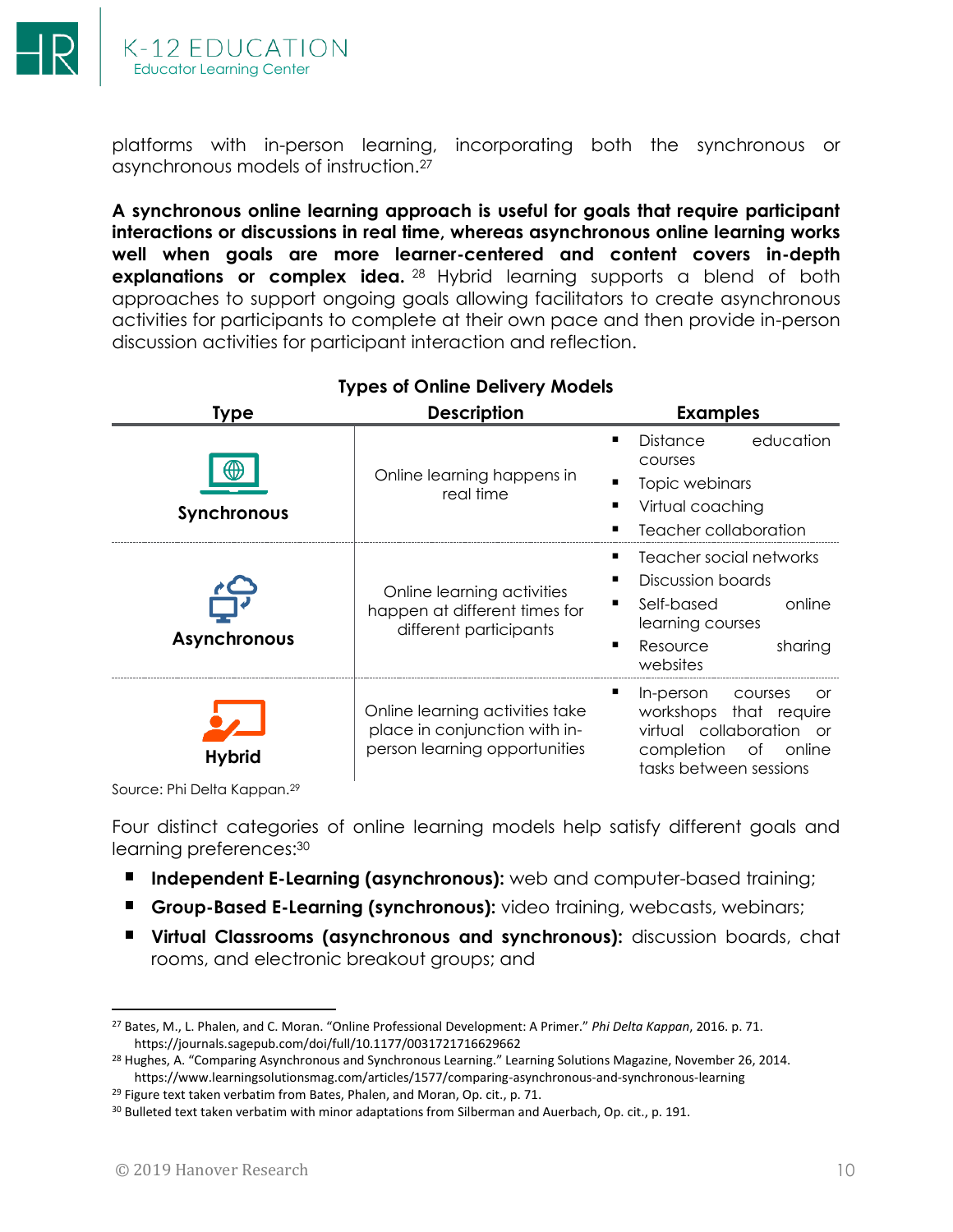

**Blended (Hybrid) Learning (asynchronous and synchronous):** E-learning combined with instructor-led classroom training.

Before providers and facilitators decide what model and category of online or hybrid learning to choose, they must consider which model of delivery works best for the situation. The figure below examines various considerations for choosing an online or hybrid program, including the location of participants, course content structure, and instructor or facilitator experience.

| <b>Consider Independent</b><br><b>E-Learning if:</b>  | п<br>The participants are widely dispersed.<br>The participants do not need to take training at the same time.<br>п<br>The course content is very stable.<br>■<br>The course uses highly structured problems to build<br>comprehension.<br>The course content is based on a transfer of consistent<br>п<br>information.                                                                                                  |
|-------------------------------------------------------|--------------------------------------------------------------------------------------------------------------------------------------------------------------------------------------------------------------------------------------------------------------------------------------------------------------------------------------------------------------------------------------------------------------------------|
| <b>Consider Group-</b><br><b>Based E-Learning if:</b> | The participants have significant time and/or travel constraints.<br>The participants will have access to required technical resource<br>▪<br>(such as individual computers, a company intranet, or video<br>training facilities).<br>The course content is based on the evaluation of information<br>п<br>and shared experiences.<br>The instructor is skilled in the use of group-assisted E-Learning<br>technologies. |
| <b>Consider a Virtual</b><br><b>Classroom if:</b>     | The participants are geographically diverse.<br>п<br>The course content is based on less-structured problems that<br>п<br>require application, analysis, synthesis, and evaluation.<br>The instructor has personally experienced learning within a virtual<br>classroom environment.                                                                                                                                     |
| <b>Consider Blended</b><br>Learning if:               | The participants prefer a mix of independent and interpersonal<br>learning experiences.<br>The participants can use time saved from the classroom setting<br>to engage in critical thinking, analysis, and application.<br>The course content is based on peer interaction and group<br>discussion.<br>The instructor is experienced with both synchronous and<br>п<br>asynchronous delivery modes.                      |
|                                                       | Source: Active Training: A Handbook of Techniques, Designs, Case Examples and Tips. <sup>31</sup>                                                                                                                                                                                                                                                                                                                        |

**Considerations for E-Learning Delivery Models**

<sup>&</sup>lt;sup>31</sup> Figure text taken verbatim with minor modifications from Ibid., p. 204.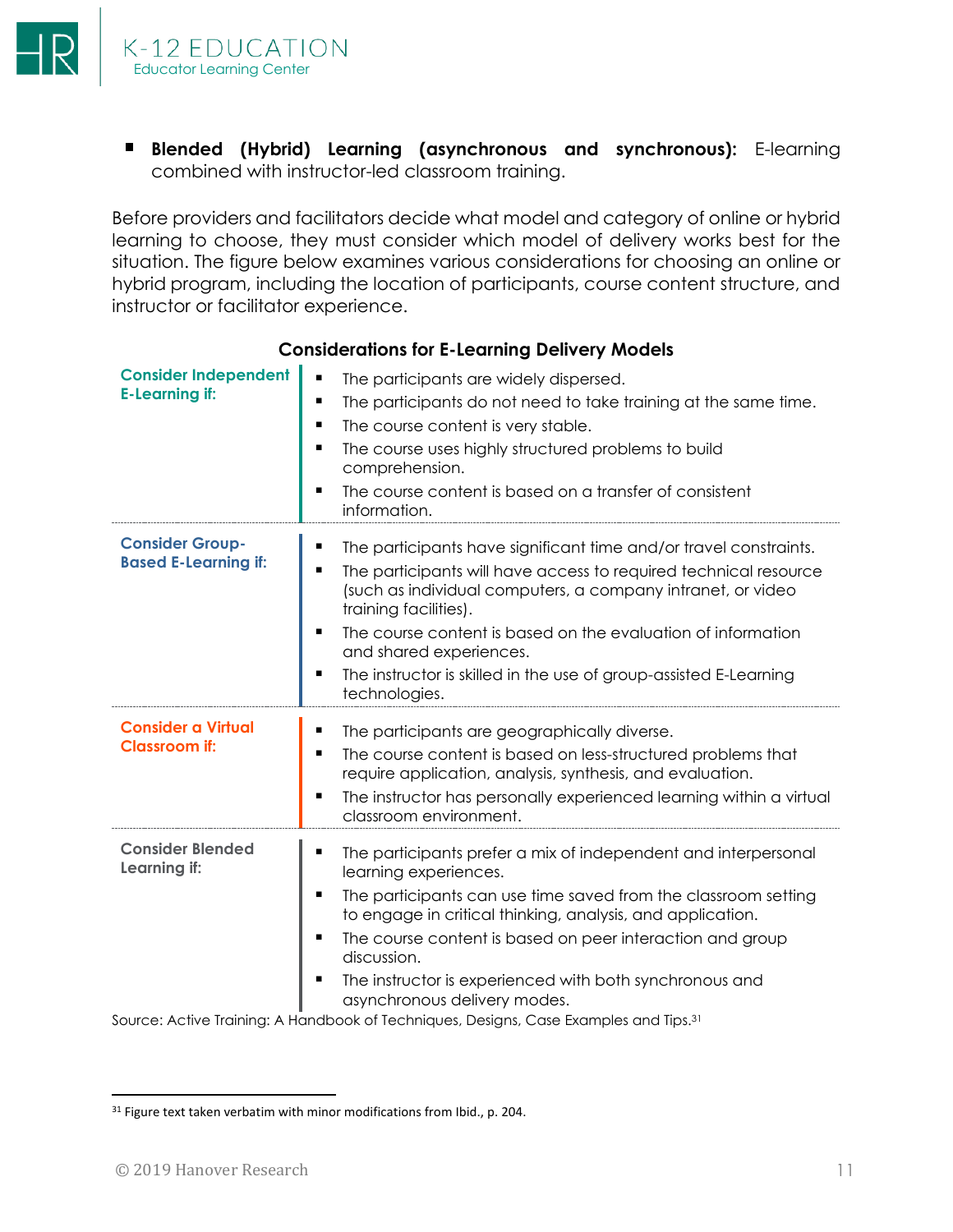#### *INDEPENDENT E-LEARNING*

**Independent E-learning allows participants to learn at their own pace during times that are convenient for their schedule.** This allows for learning to take place individually, with no group support or interactions.<sup>32</sup> Independent E-learning typically uses a "searchable video content management system" that permits participants to filter and identify instructions and activities based on specific search parameters and allows repeated viewings to help users understand the material.<sup>33</sup>

Though independent E-learning typically takes the form of video-based online learning, it includes artifacts, tools, and protocols that participants use to complete activities. Experts recommend that online learning designers and facilitators "identify and implement strategies to ensure that video analysis tools, instruction in their use, and even classroom transcripts are fully integrated into the online [learning] experience, along with the artifacts themselves." <sup>34</sup> Some examples of effective online video-based learning that facilitators can model in creating their own learning experiences include:<sup>35</sup>

- Principals creating an instructional best practices video demonstrating a model lesson based on the observational rubric they will be using with teachers that year;
- **Teacher leaders collaborating across departments on an ongoing video series** used to share ideas for such topics as parent engagement, homework collection, and test preparations;
- Technology specialists compiling a library of tutorial videos for the devices and programs teachers and students will be expected to use along with tips on how to integrate technology in the curriculum; and
- **Administrators forming partnerships with schools and districts in another location** (e.g., cross-town) to create a virtual learning network.

Participant engagement during online learning can be challenging in independent, asynchronous settings. During face-to-face learning, facilitators have more flexibility to ask participants questions and reinforce new learning activities in real time, but asynchronous activities do not allow for real-time communication between the facilitator and participant, making it more difficult to ask questions or exchange ideas. Therefore, providers and facilitators must create challenging asynchronous activities that foster instructional depth and quality. Further, facilitators must create

<sup>32</sup> Ibid., p. 192.

<sup>33</sup> "When Faculty Are Students: Flipping Professional Development." Panopto Video Platform, September 13, 2018. https://www.panopto.com/blog/when-faculty-are-students-flipping-professional-development/

<sup>34</sup> Kowalski, Op. cit., p. 12.

<sup>35</sup> Bulleted text taken verbatim with minor adaptations from Gilchrist, L. "Videos: The New Standard for PD." Advancing K12, 2015. https://www.skyward.com/discover/blog/skyward-blogs/skyward-executive-blog/august-2015/videos-the-newstandard-for-pd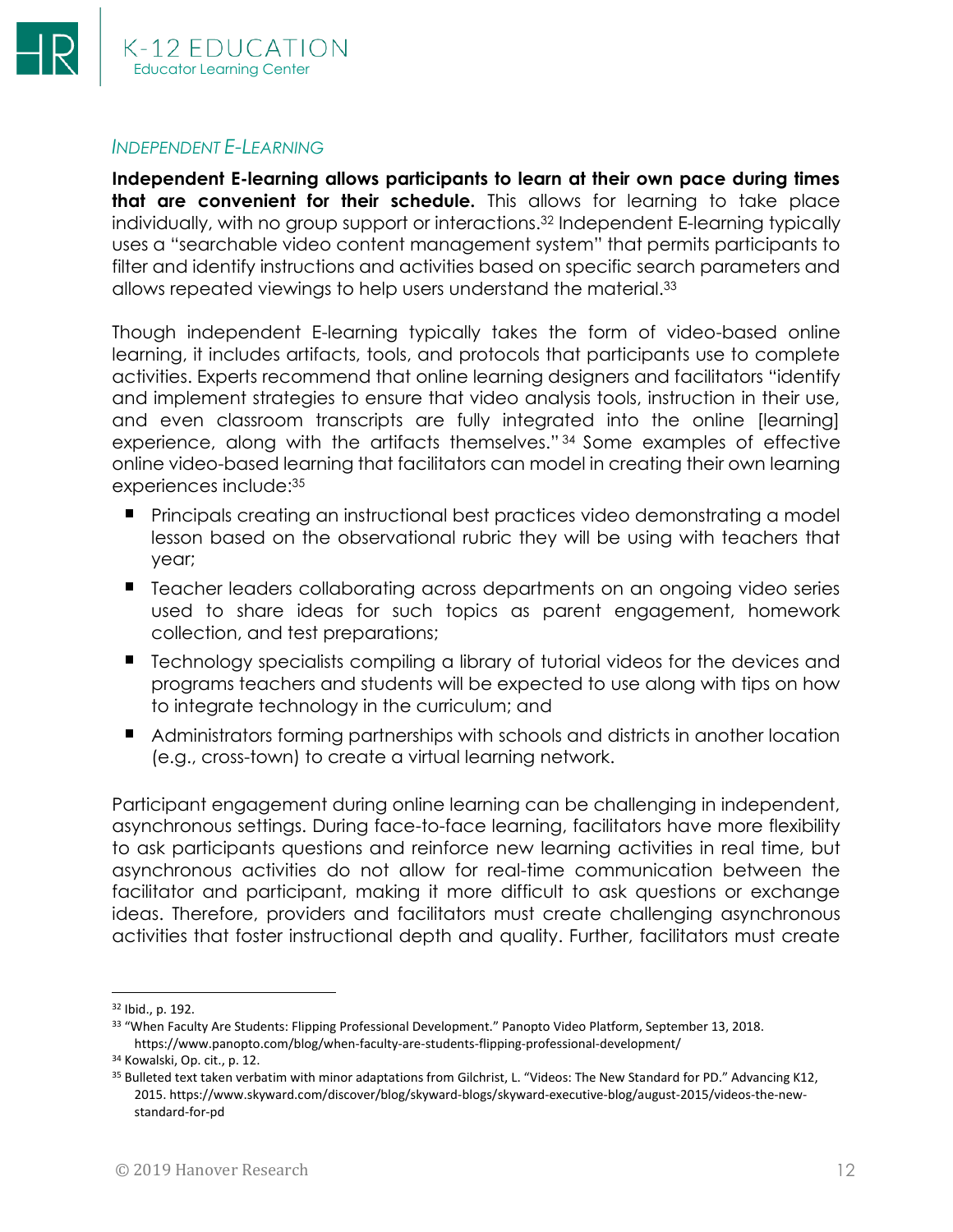

asynchronous activities that either blend in-person reflection or encourage participant self-reflection to increase engagement.<sup>36</sup>

#### *GROUP-BASED E-LEARNING*

**Group-based E-learning offers training to multiple participants facilitated through an online interface.** Typically, group-based E-learning requires a synchronous model where all participants simultaneously engage in training exercises despite being in different locations during their completion.<sup>37</sup> A potential downside to group-based Elearning is the lack of personalized instruction from facilitators, as this model often leverages different types of online interfaces, including webcasts, webinars, and video training in lieu of a live instructor.<sup>38</sup> Thus, facilitators and instructional designers must take steps to ensure that each participant can actively learn and engage during group-based sessions. Below are several ways in which facilitators can encourage active learning during a group-based E-learning session:<sup>39</sup>

- Send an email in advance with instructions or form indicating how participants should take notes during the webcast. This guided note-taking strategy will help to channel listeners' thoughts and provide clues to key learning points.
- **■** Interrupt the flow of prepared remarks with on-the-spot questions from the presenter to the participants. To increase the challenge and make sure everyone is paying attention, address specific listeners by name.
- Offer a panel of speakers on a webcast to provide differing perspectives on a controversial topic. Model your webcast after a radio call-in show, in which participants can ask questions of speakers with very different viewpoints.

#### *VIRTUAL CLASSROOMS*

Virtual classrooms incorporate software programs that support different methods of course instruction to mimic a real classroom environment.<sup>40</sup> Virtual classrooms can support synchronous tools like online chat rooms and asynchronous tools like discussion boards to maximize participation. Facilitators should stray away from "tedious slide or text presentations" during virtual classroom sessions, as these practices do not promote active engagement.<sup>41</sup> Further, facilitators should use the following ideas to promote active engagement in virtual classrooms:<sup>42</sup>

- Keep courses focused on thinking of learning objectives first and delivery tools second. Design online courses based on what makes the most sense for the content, not on technical tools.
- Use asynchronous discussion boards to exchange ideas on provocative questions, case studies, and brainstorming sessions.

<sup>36</sup> Kowalski, Op. cit., p. 12.

<sup>37</sup> Silberman and Auerbach, Op. cit., p. 195.

 $38$  Ibid.

<sup>39</sup> Bulleted text quoted verbatim from Ibid., p. 196.

<sup>40</sup> Ibid., p. 199.

<sup>41</sup> Ibid., p. 200.

<sup>42</sup> Bulleted text taken verbatim from Ibid., pp. 200-201.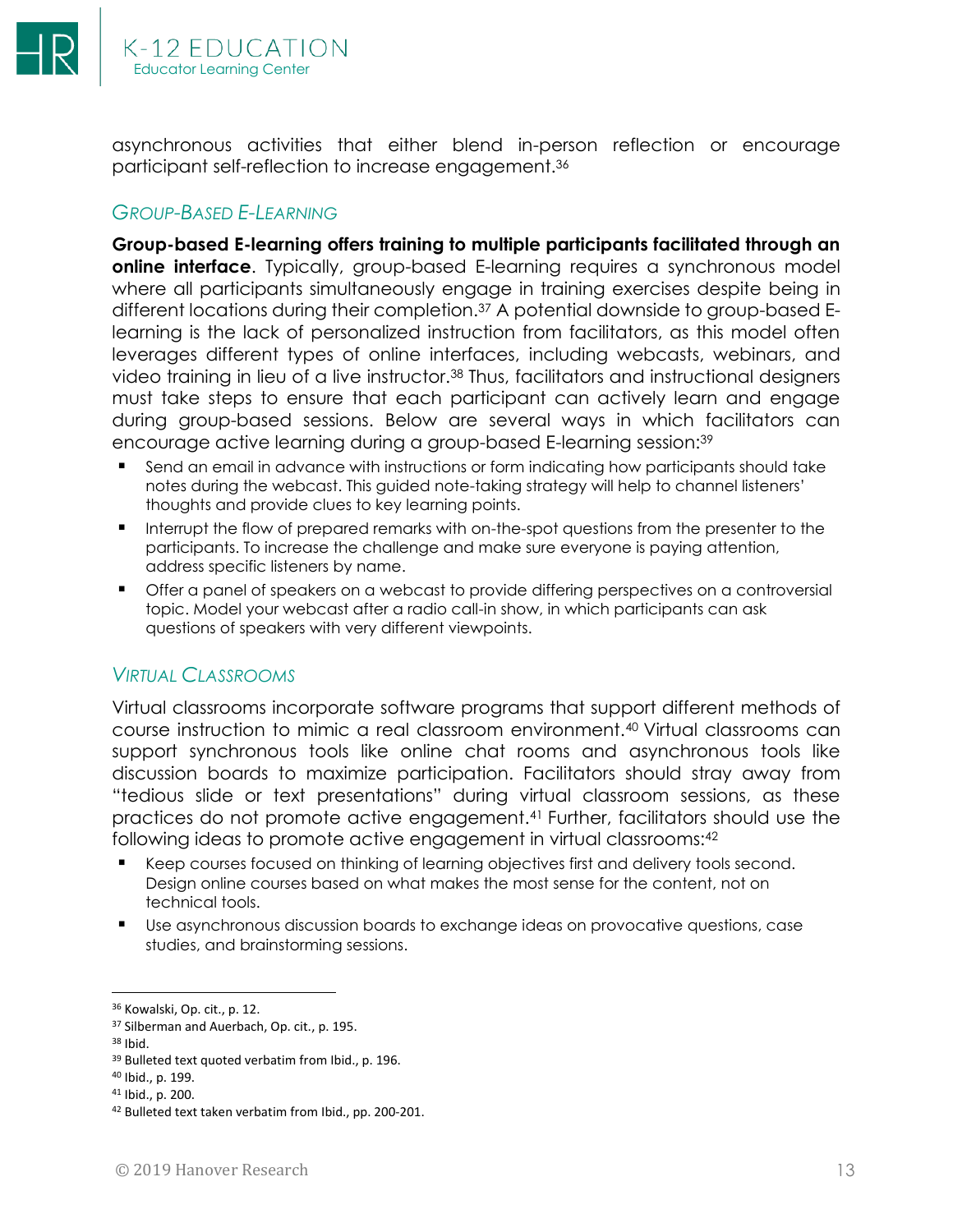- Create virtual teams that work together in synchronous mode to search for information, clarify challenging data, answer discussion questions, and solve problems.
- Maximize understanding by including directions for all synchronous activities and exercises in a participant guide. Read the directions from the guide aloud and encourage clarifying questions before beginning any exercise.
- Reduce lecture time by sending out articles for participants to read in advance, using "live and online" time to answer questions about the article in a chat room.

#### *BLENDED (HYBRID) LEARNING*

**A blended, or hybrid, learning approach mixes different online delivery methods with traditional face-to-face instruction.**<sup>43</sup> Facilitators can integrate practices from the other online methods to provide instructional content, evaluate performance, and deliver individual participant feedback. Then, facilitators can spend time in face-toface collaborative group discussions to provide additional instruction and feedback.<sup>44</sup> Facilitators can use the practices listed below to help promote active learning and participation.

#### **Suggested Strategies for Blended Learning**

#### **Before the Course**

- Pre-test participants to assess their current knowledge and skill levels, using the information from the pre-test to modify the course content specifically for that group.
- Provide a case problem for the participants to read and reflect on before class.
- Ask participants to send out electronic surveys to co-workers, family members, or friends for feedback prior to taking a course.

#### **During the Course**

- Engage participants in exercises requiring them to use a database to complete a software testing task during the classroom session.
- Extend a classroom lecture on content area principles with electronic simulations on their use.

#### **After the Course**

- Create discussion guides for small group use after online learning takes place.
- Use electronic game templates to reinforce learning through online crossword puzzles or quiz shows.
- Create a role-play environment where participants can practice additional scenarios not used in class.

Source: Active Training: A Handbook of Techniques, Designs, Case Examples and Tips.<sup>45</sup>

<sup>43</sup> Ibid., p. 201.

<sup>44</sup> Ibid.

<sup>&</sup>lt;sup>45</sup> Figure text quoted verbatim with minor adaptations from Ibid., p. 202.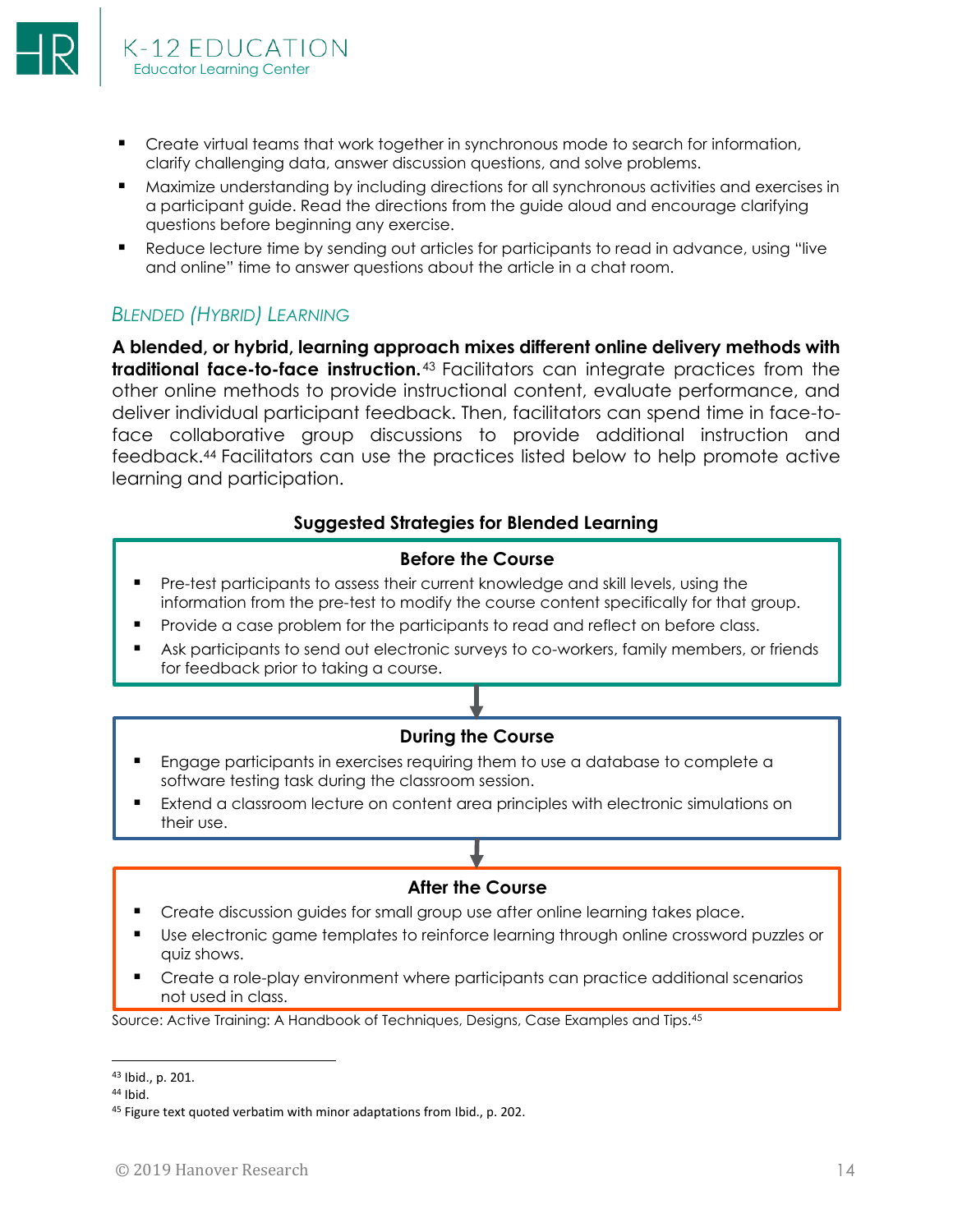

#### <span id="page-14-0"></span>**PROVIDING SUPPORT BEFORE TRAINING**

Online and hybrid providers must recognize what types of technology resources and online applications districts and schools can access and use.<sup>46</sup> To achieve optimal results, districts and schools must possess adequate time and resources for online learning training. While many online learning experiences may function independently, providers and facilitators must coordinate with schools to ensure their infrastructure can fully support online platforms. Specifically, online learning designers and providers must work to "[d]evelop cross-program, school, district, and state integration of resources for professional learning to maximize benefits, increase efficiency and return on investment, and expand use."<sup>47</sup>

**Providers, districts, and schools must also work together to strengthen online technical support to ensure participants with different levels of technical experience can operate online applications.** <sup>48</sup> Before administering any online learning, provides should be able to answer the questions outlined below.

#### **Key Considerations Before Delivering Online Learning**

| Are there enough computers or tablets for learners to complete training?<br>Will they actually be available for E-Learning, or will the core functions of                                            |
|------------------------------------------------------------------------------------------------------------------------------------------------------------------------------------------------------|
| the school always take precedence?                                                                                                                                                                   |
| Are computers or tablets in a space that allows the learner to<br>concentrate, or are they placed at busy desks or stations where<br>interruptions are bound to derail learning?                     |
| Is the technology compatible with provided offerings? If the district or<br>school is running an outdated browser to maintain compatibility with<br>legacy systems, will offerings render correctly? |
| Does the district or school provide learners with technical support? If so,<br>will the help desk actually support E-Learning offerings, or are they limited<br>to supporting core systems?          |
| Does the administration provide learners with the necessary time to<br>complete training, or are they expected to magically create more time<br>in the day to cram in learning?                      |
|                                                                                                                                                                                                      |

Source: ELearning Industry.<sup>49</sup>

Likewise, providers must ensure that participants are fully educated on how to use online interfaces. Online interaction typically requires initial training and support for learners to build an adequate understanding of specific platforms' functionality. While some participants who are more experienced with technology may only need

<sup>46</sup> Kowalski, Op. cit., p. 6..

<sup>47</sup> Killion, "'Tapping Technology's Potential.' JSD | Learning Forward, 34:1," Op. cit., pp. 14, 16.

<sup>48</sup> Kowalski, Op. cit., p. 6.

<sup>49</sup> Figure text taken verbatim with minor adaptations from Butina, B. "ELearning For Continuing Professional Development: 6 Best Practices." ELearning Industry, March 1, 2017. https://elearningindustry.com/continuing-professional-developmentelearning-6-best-practices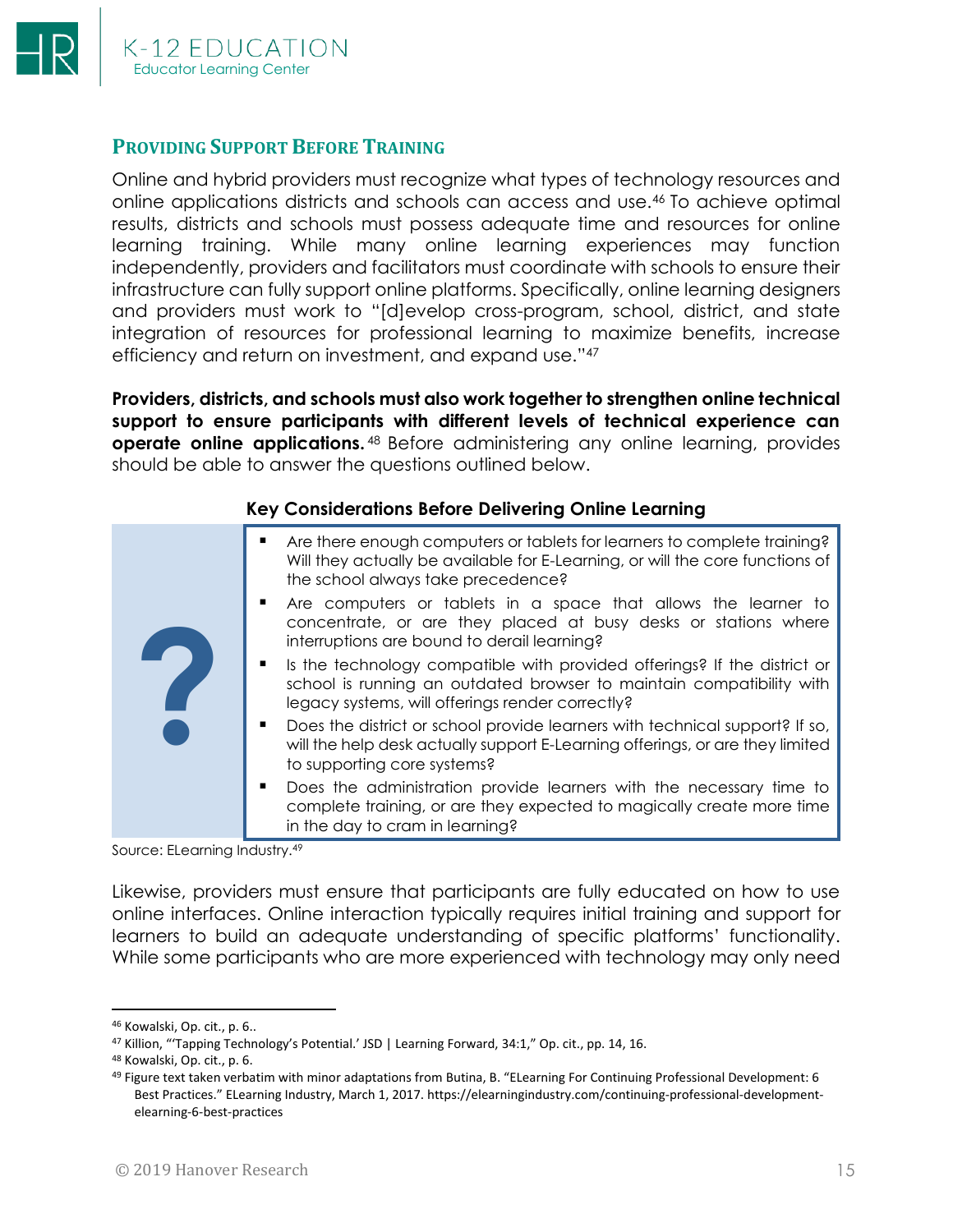

limited remote support, participants with less technical experience may require both online and onsite support.<sup>50</sup>

For hybrid online learning, pre-session work helps to establish a greater understanding of what in-person sessions will entail, creating a common foundation from which facilitators can present more in-depth information on the topic. If the online or hybrid session requires pre-session work, incorporating interfaces and activities, such as completion quizzes and questionnaires, can promote accountability and gauge participants' background knowledge. These pre-session tasks also allow facilitators to personalize sessions based on participants' initial feedback.<sup>51</sup>

### <span id="page-15-0"></span>**CREATING OPPORTUNITIES FOR COLLABORATION AND REFLECTION**

#### <span id="page-15-1"></span>**FACILITATING INTERACTIVE PARTICIPATION**

**A well-designed online or hybrid online learning system includes features and tools that promote greater participant engagement and interactivity of learning tasks.**<sup>52</sup> Online and hybrid learning models allow educators to engage in activities differently than traditional face-to-face learning, as continuous access through web-based mediums enables teachers to review developmental resources to learn at any time and at their own pace. Likewise, features such as discussion boards, interactive documents, open forums, and online journals allow participants to interact with each other to strengthen the impacts of learning exercises on their teaching practice.<sup>53</sup>

Facilitators and designers of online and hybrid professional learning should ensure consistent opportunities are available for all participants to actively engage with content. Notably, this poses one of the greatest challenges that districts face during professional development more generally, though professional learning is more successful when it "allow[s] teachers to learn the concept in varied, *active* ways."<sup>54</sup> Several strategies, as outlined on the next page, help strengthen active professional learning engagement.

<sup>53</sup> Ibid.

<sup>50</sup> Killion, "'Tapping Technology's Potential.' JSD | Learning Forward, 34:1," Op. cit., p. 14.

<sup>51</sup> "When Faculty Are Students: Flipping Professional Development," Op. cit.

<sup>52</sup> Kowalski, Op. cit., p. 4.

<sup>54</sup> Gulamhussein, Op. cit., p. 16.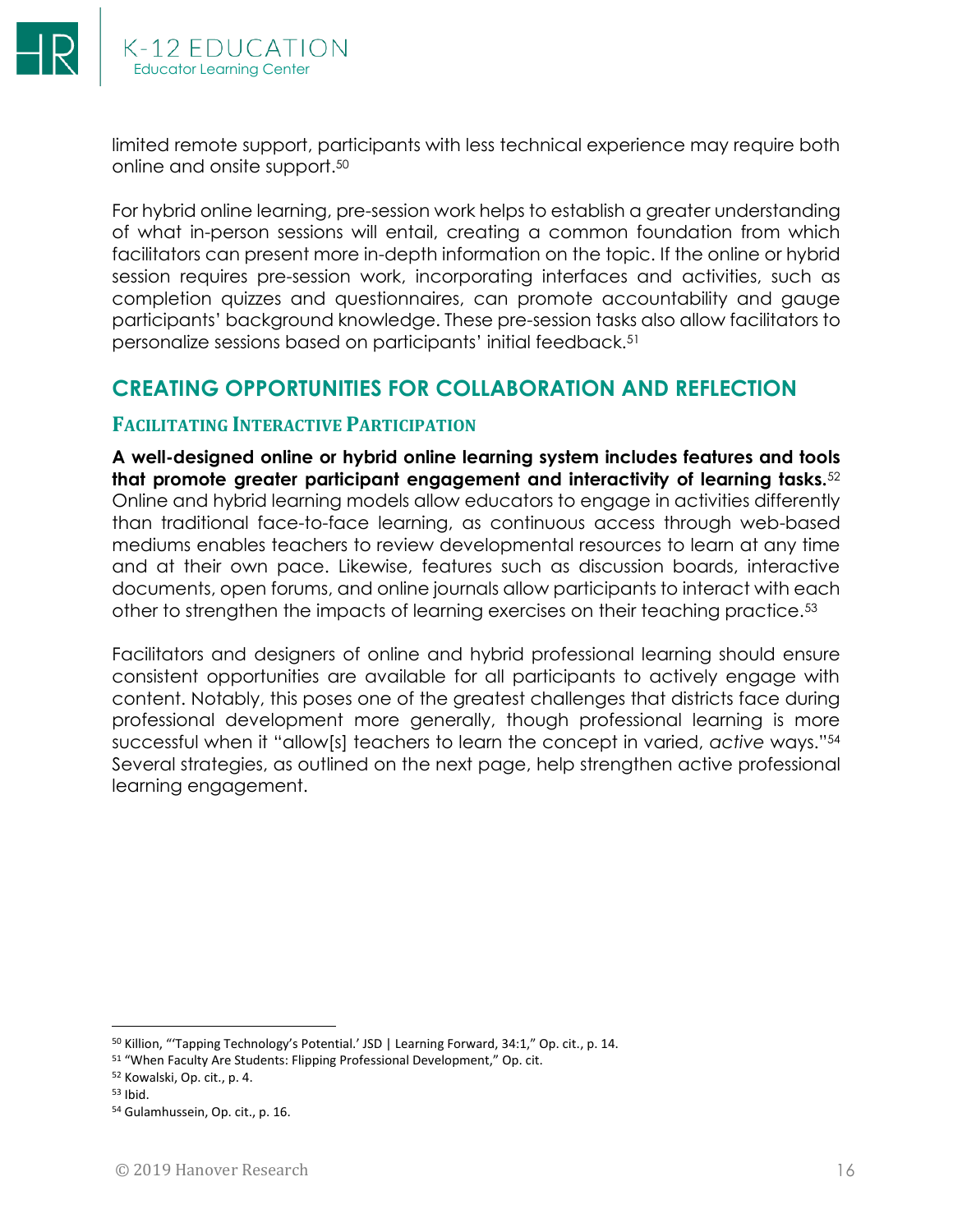**Engagement Strategies**

Engagement Strategies



#### **Strategies to Increase the Engagement Level of Participants**

- Make sure the course content is well-suited to an independent learning format.
	- Build interest and curiosity by beginning with an opening question, a lead-off story or visual, or a case problem.
	- Maximize understanding and retention by presenting major points upfront, providing user-friendly examples and analogies, and interesting visuals.
	- Intersperse text with activities such as quizzes, spot challenges, and brief exercises to keep learners mentally alert.
	- Recommend that participants set aside thirty to forty-five minutes for each session to avoid disengagement and boredom.
	- Reinforce learning by asking participants to recap major points, consider ways to apply material, or solve case problems.

Source: Active Training: A Handbook of Techniques, Designs, Case Examples and Tips.<sup>55</sup>

#### **Practical Example: Visual Access to Mathematics (VAM)**

VAM is a hybrid professional learning model that administers a yearlong program for Grade 6-8 mathematics educators whose students are English learners (ELs).<sup>56</sup> The program provides educators with greater understanding of visual representations to help students

understand concepts like rational numbers and ratios. Participants take part in a 30-hour in-person summer institute and 16 two-hour online sessions throughout the school year.<sup>57</sup>

The online courses use both synchronous and asynchronous activities to support constant learning, engagement, and collaboration. Some of the online activities include:<sup>58</sup>

#### **Asynchronous Activities: Synchronous Activities:**

- Mathematics tasks exploration
- Analysis of student work
- **Reflection on instruction**

- Small-group video conferencing
- Interactive whiteboards

VAM also provides continuous feedback to participants, creating additional opportunities for them to learn how to incorporate visual representations in a range of mathematics topics for EL students.<sup>59</sup>

<sup>&</sup>lt;sup>55</sup> Figure text taken verbatim with minor adaptations from Silberman and Auerbach, Op. cit., p. 195.

<sup>56</sup> "Visual Access to Mathematics: Information." Visual Access to Mathematics. http://courses.vam.edc.org/r/information.html

<sup>57</sup> "Visual Access to Mathematics: Professional Development for Teachers of English Learners." Community for Advancing Discovery Research in Education, 2018. http://www.cadrek12.org/projects/visual-access-mathematics-professionaldevelopment-teachers-english-learners

<sup>58</sup> Kowalski, Op. cit., p. 10.

<sup>59</sup> "Visual Access to Mathematics: Professional Development for Teachers of English Learners," Op. cit.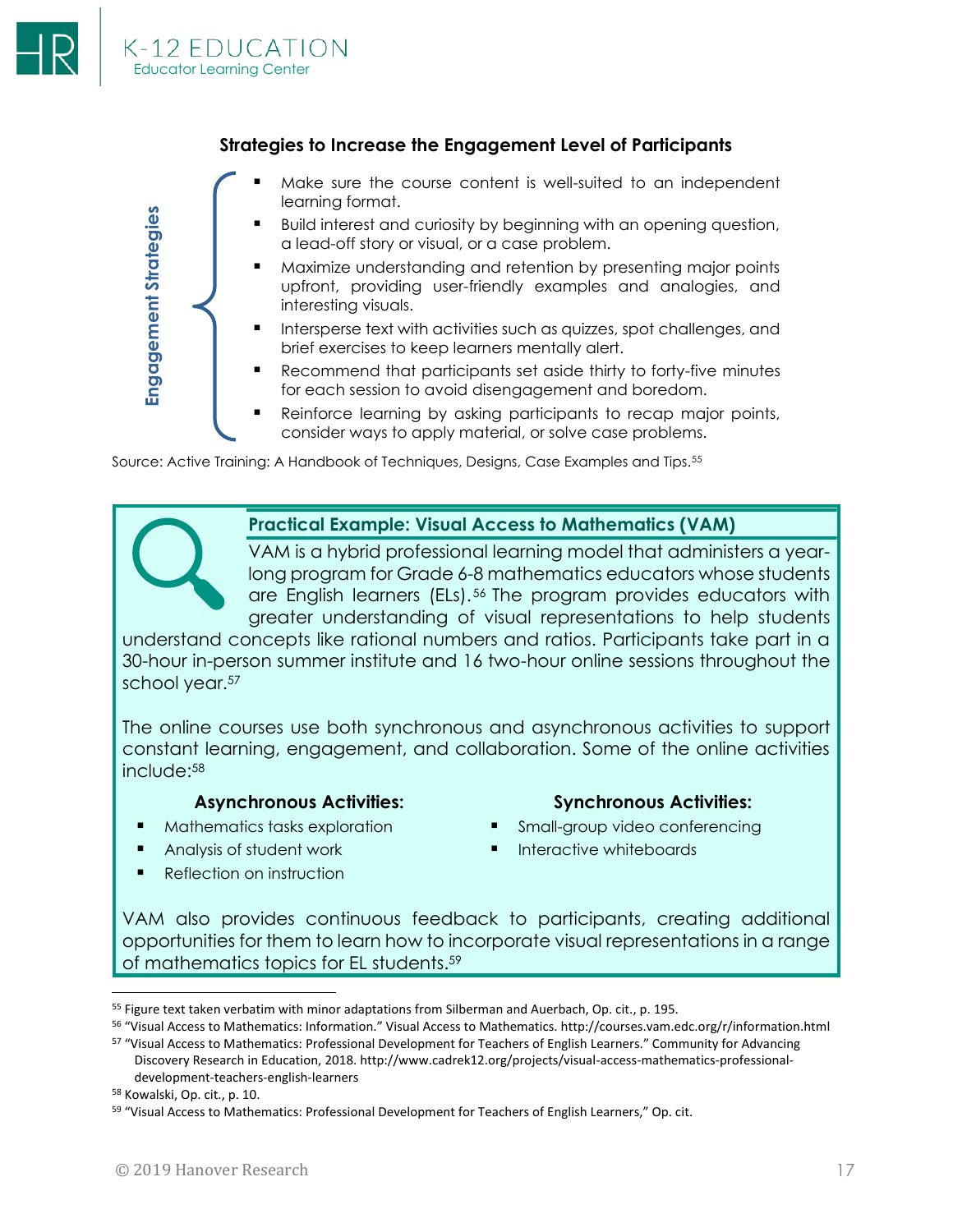

Online and hybrid learning activities may foster greater privacy and anonymity for educators to comment or ask a question that they would typically not ask in a traditional face-to-face session.<sup>60</sup> However, visual and verbal communication cues are more difficult to relay in online platforms, and the corresponding loss of these nonverbal cues may generate communication challenges between facilitators and participants, leading to less engagement or productive learning. Thus, facilitators should consider methods to balance these inherent attributes of digital learning platforms.<sup>61</sup>

**Online and hybrid learning facilitators must establish a safe, comfortable, and open environment throughout the learning process.** Garnering trust in online learning settings is not easy. Thus, to establish trust between facilitators and participants, facilitators can use initial interactions – either face-to-face or online video introductions – that reinforce the goals and objectives of the program.<sup>62</sup> Additionally, holding face-to-face meetings during the half-way points of ongoing learning reconnects stakeholders to support ongoing participation.<sup>63</sup>

### <span id="page-17-0"></span>**FOSTERING COLLABORATION**

**Districts and schools can combine elements of online learning and school-based collaboration to maximize learning outcomes**. <sup>64</sup> Professional development is most effective when it includes collaborative "participation of teachers from the same school, department, or grade."<sup>65</sup> When educators can discuss new practices and techniques with one another, they are more likely to implement new learning techniques, promoting an attitude of "shared responsibility" for student achievement among colleagues, which can help sustain the implementation of new pedagogies and contribute to program success.<sup>66</sup>



#### **Practical Example: PlantingScience: Digging Deeper**

PlantingScience is a hybrid professional learning program that brings together high school science teachers and career scientists to collaborate on ways to conduct investigative science experiments with high school students. Initially, teachers and scientists take part in

a face-to-face workshop to enhance their understanding of STEM classroom instruction and investigative experiment design. Members then participate in an online learning community that helps to instruct students during the fall semester. During the academic year, PlantingScience participants complete a series

<sup>60</sup> Kowalski, Op. cit., p. 5.

<sup>61</sup> Ibid., pp. 5-6.

<sup>62</sup> Ibid., p. 9.

<sup>63</sup> Ibid., p. 7.

<sup>64</sup> Bates, Phalen, and Moran, Op. cit., p. 73.

<sup>65</sup> "Creating the Context and Employing Best Practices for Teacher Professional Development: A Brief Review of Recent Research." West Virginia Department of Education, 2013.p. 7. https://files.eric.ed.gov/fulltext/ED565464.pdf

<sup>66</sup> "Raising Student Achievement Through Professional Development," Op. cit., p. 2.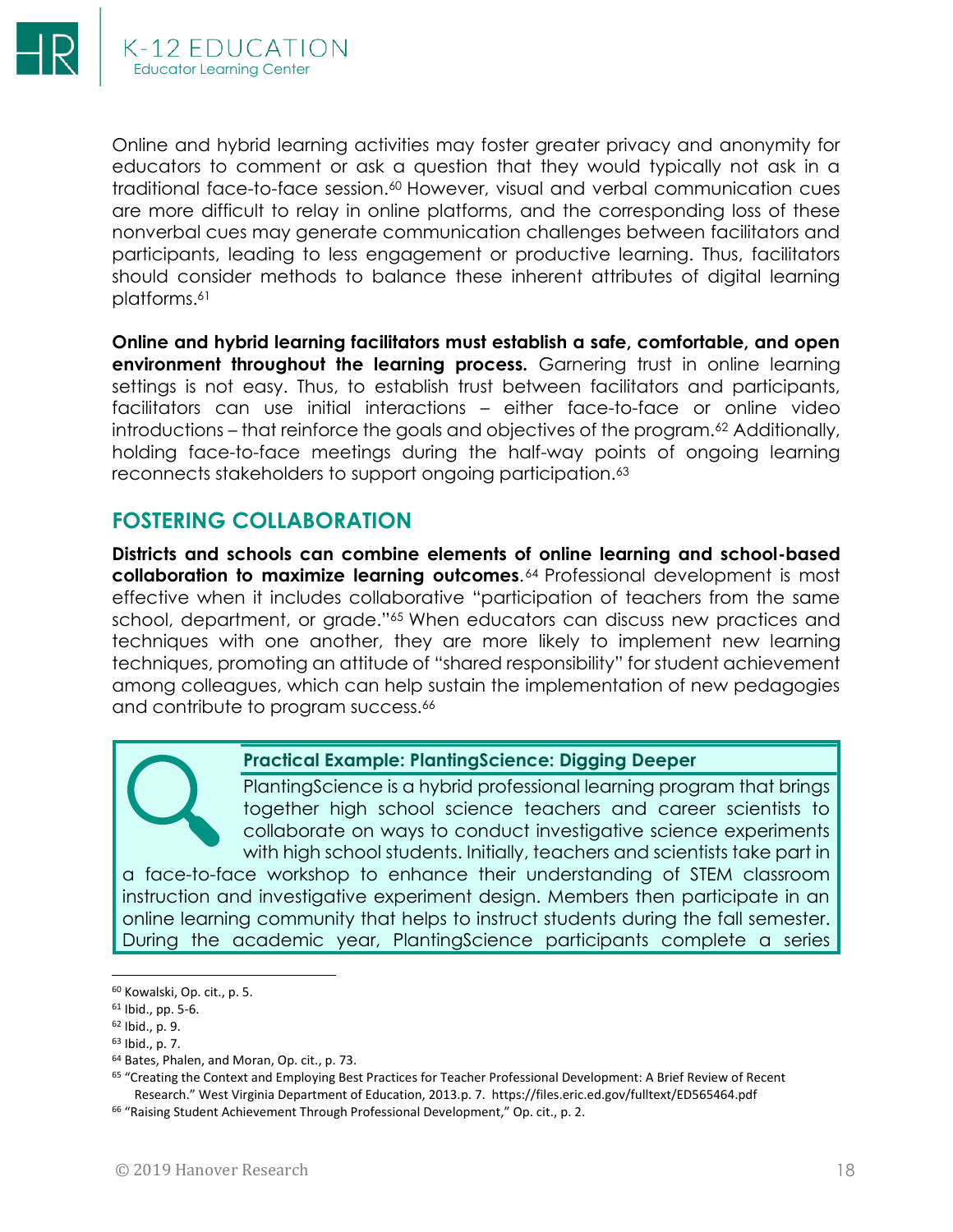

through online reflection activities and webinars to evaluate teaching practices. These evaluations help "validate methods and protocols that not only prepare future scientists for plant biology challenges facing the planet, but that are also relevant for developing teacher and student expertise in inquiry-based science in any STEM discipline."<sup>67</sup>

Notably, collaboration platforms like Google Hangouts, Adobe Connect, and Zoom help participants exchange information.<sup>68</sup> Additionally, online learning can leverage social media to form educator professional learning networks. Both interactive online ad social media platforms enable educators to develop networks to share resources and expertise regardless of geography. Furthermore, online settings establish additional communication avenues for teachers teaching the same content or grade using the same pedagogies in their classrooms. Consequently, teachers can learn from educators with whom they would not be able to interact with in person and who may possess more experience or novel strategies that they can adapt for their own students.<sup>69</sup>

#### <span id="page-18-0"></span>**FOLLOWING UP WITH TARGETED SUPPORT**

**Sustained professional development - including online and hybrid formats – should include follow-up support through coaching, reflection, or collaboration as educators implement new teaching methods and knowledge in their classrooms**. <sup>70</sup> By contrast, one-time professional learning programs or online learning sessions do not allow teachers time to practice and learn from implementing new knowledge in their class, which is where the transfer from learning the skill to effectively using it occurs. Notably, research indicates that to master a new teaching strategy and successfully implement it in class could require up to 50 hours of instruction, practice, and coaching, necessitating follow-up supports to guarantee participants implement new skills and techniques with fidelity.<sup>71</sup>

#### *REFLECTION*

**Reflection on content and work done within online or hybrid learning supports educators' developing competencies and overall professional learning and growth.** As such, providers and facilitators should offer participants chances to ask questions after activities or exercises to further reflect and strengthen their comprehension. Using various artifacts (e.g., student work samples, videos of practice) during interactive activities can help to support reflection questions or concerns. Online and hybrid learning can also incorporate reflection activities such as "interactive learning

<sup>67</sup> "PlantingScience: Digging Deeper Together." BSCS Science Learning. https://bscs.org/plantingscience-digging-deepertogether

<sup>68</sup> Kowalski, Op. cit., p. 10.

<sup>&</sup>lt;sup>69</sup> Burns, "Distance Education for Teacher Training: Modes, Models, and Methods," Op. cit., p. 95.

<sup>70</sup> Gulamhussein, Op. cit., p. 21.

<sup>71</sup> Ibid., p. 10.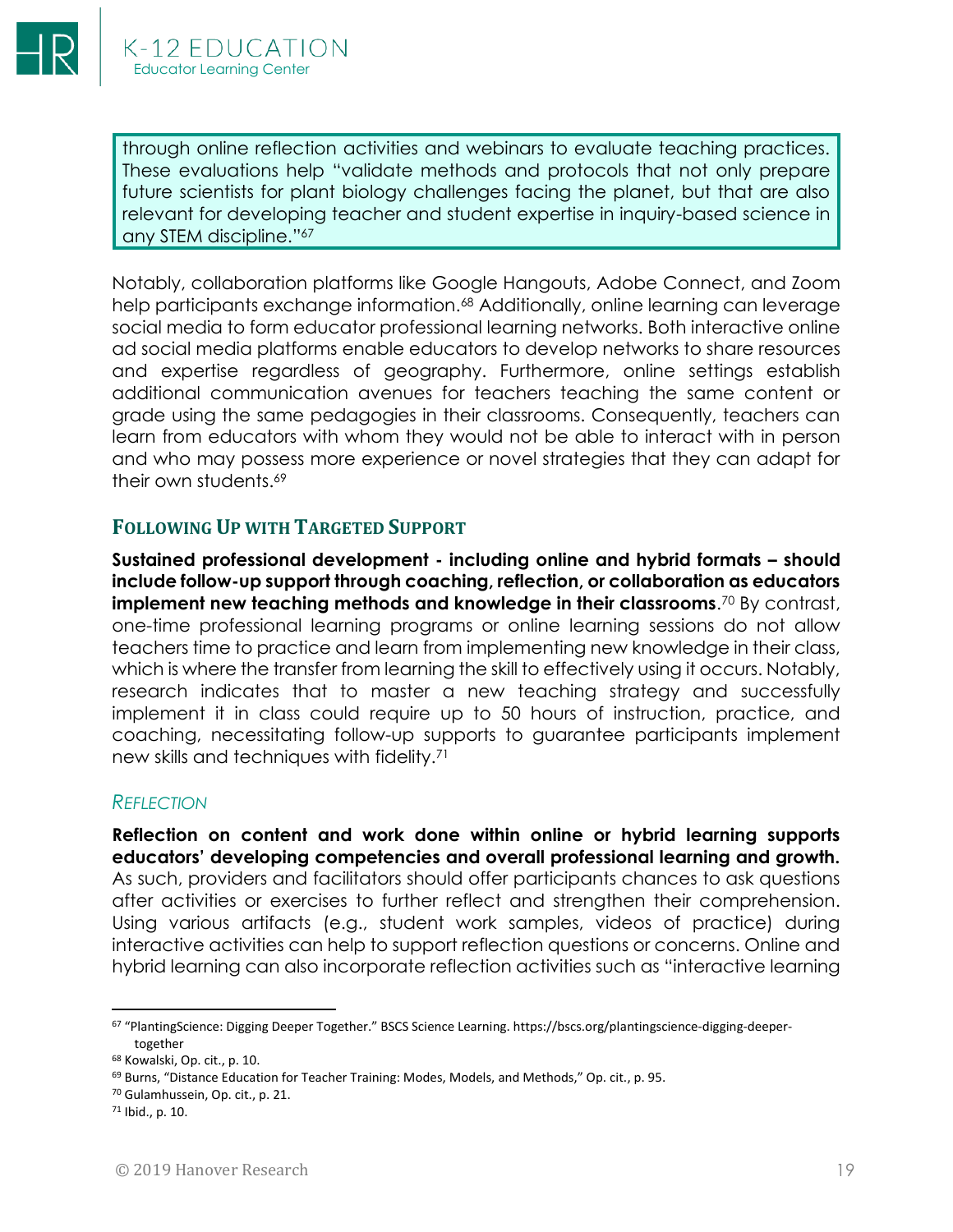experiences, animations, readings and analysis of student work or discourse" to advance teachers' developing proficiencies with new content and skills.<sup>72</sup>

Therefore, facilitators should "consider structuring reflections and discussions around more neutral artifacts."<sup>73</sup> During open discussions between participants, it is important for facilitators to consider the goal of the discussion or reflection opportunity and weigh the benefits of discussing neutral artifacts like student work examples versus high-risk artifacts like teacher classroom strategies. Discussions should reflect day-today principles that can be examined to support ongoing reflection and analysis.<sup>74</sup>

#### **Practical Example: Energy: A Multidisciplinary Approach for Teachers (EMAT)**

EMAT is an online professional learning course to help educators better conceptualize, reflect on, and frame energy concepts to teach high school students more effectively.<sup>75</sup> Educators are given access to a variety of resources to further challenge and support

students' understandings of energy concepts. Specifically, the course enables educators to access various asynchronous activities for free, including:<sup>76</sup>

- **Animations:** Short animated videos that showcase important science and energy concepts.
- **Interactive Learning Experiences:** Interactive and fun opportunities to explore scientific ideas related to energy.
- **Example 1 Classroom Videos:** Recordings of how other teachers have engaged their students in teaching complex ideas related to energy.

Embedded interactive learning experiences allow educators and students to manipulate variables in an experiment and observe the reactions. They also give educators the ability to showcase experiments that are traditionally too timeconsuming or dangerous to perform in a classroom setting. For example, the "Electron Ejection" allows viewers to "investigate the photoelectric effect, including the relationships between frequency and brightness of light to the type of metal used, whether or not a metal ejects electrons under various conditions, and the speed of the electrons."<sup>77</sup>

Creating an environment characterized by thorough discussions is difficult in an online environment, especially when using asynchronous models. <sup>78</sup> However, providers and facilitators can schedule enough time to facilitate ample participant reflection and discussion throughout the academic year and professional learning

<sup>72</sup> Kowalski, Op. cit., p. 11.

<sup>73</sup> Ibid., p. 13.

<sup>74</sup> Ibid.

<sup>75</sup> "Teaching Energy Concepts? New Online Course and Media for Science Teachers and Their Students." BSCS Science Learning. https://bscs.org/teaching-energy-concepts

<sup>76</sup> Bulleted list taken verbatim with minor adaptations from Ibid.

<sup>77</sup> "Interactives." BSCS Science Learning. https://bscs.org/interactives

<sup>78</sup> Kowalski, Op. cit., p. 14.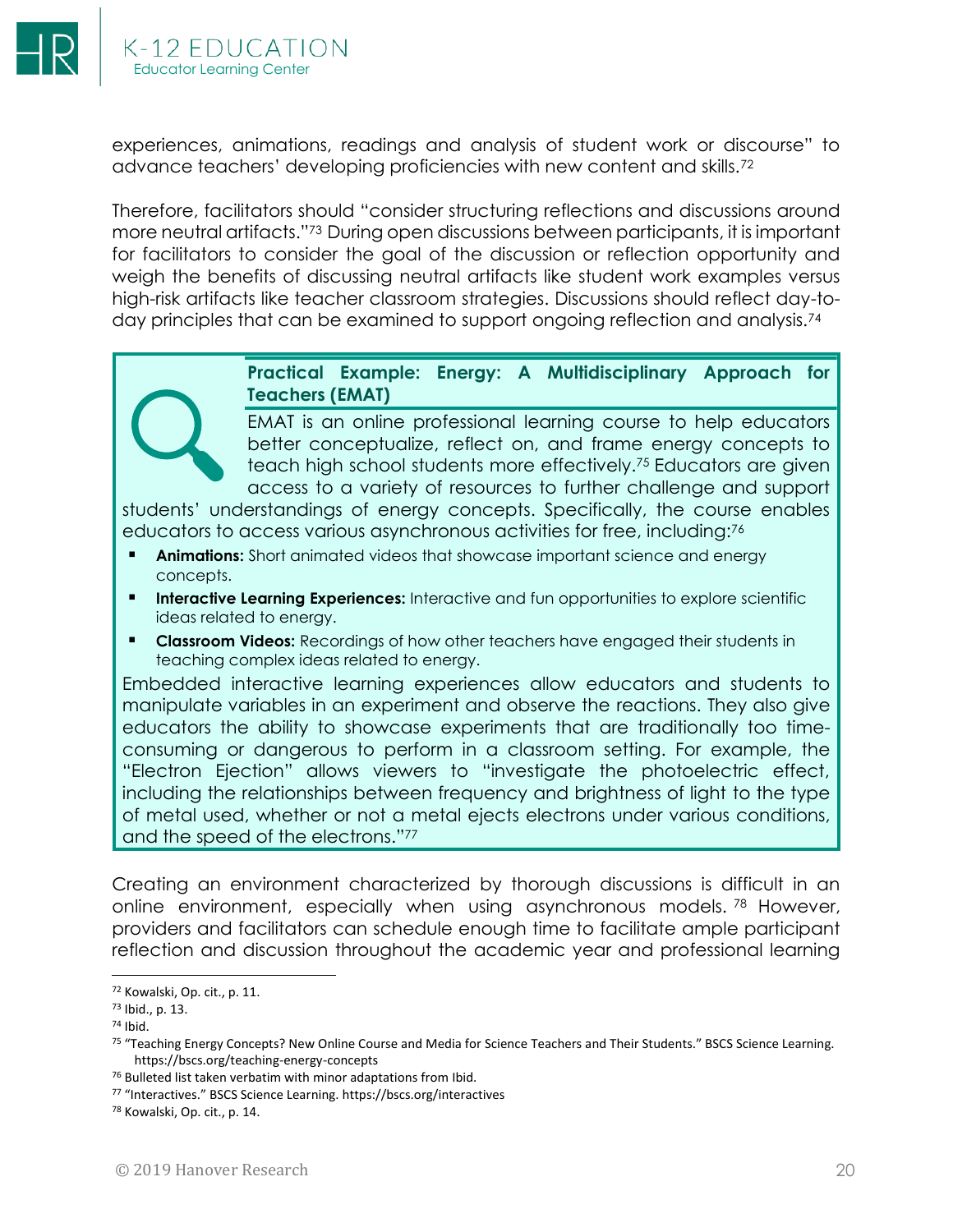

sequence. Hosting sessions throughout the year creates opportunities for participants to learn new strategies and methods, apply them to their classrooms, and share their experiences with facilitators and peers.<sup>79</sup>

#### *COACHING*

**Hybrid professional learning models can also afford instructional coaches the opportunity to provide follow-up implementation support as part of a broader professional development initiative**. <sup>80</sup> According to a 2014 Bill and Melinda Gates Foundation study, effective coaching is "ongoing and delivered by experienced content experts and individuals well trained at providing feedback."<sup>81</sup> Similar to inperson coaching and mentoring sequences, coaching within hybrid professional learning models should follow the recommended coaching cycle of identifying, learning, and adapting.

#### **Instructional Coaching Cycle**



Source: Vermont Education Agency.<sup>82</sup>

<sup>79</sup> Ibid.

met.

<sup>80</sup> "Common Core State Standards & the Transformation of Professional Development: The New Essential Elements of Professional Learning," Op. cit., p. 10.

<sup>81</sup> *"Teachers Know Best: Teachers' Views on Professional Development." Bill and Melinda Gates Foundation*, Op. cit., p. 7.

<sup>82</sup> Figure text taken verbatim from "Coaching as Professional Learning: Guidelines for Implementing Effective Coaching Systems." Vermont Agency of Education, 2017. P. 6. https://education.vermont.gov/sites/aoe/files/documents/educoaching-as-professional-learning\_0.pdf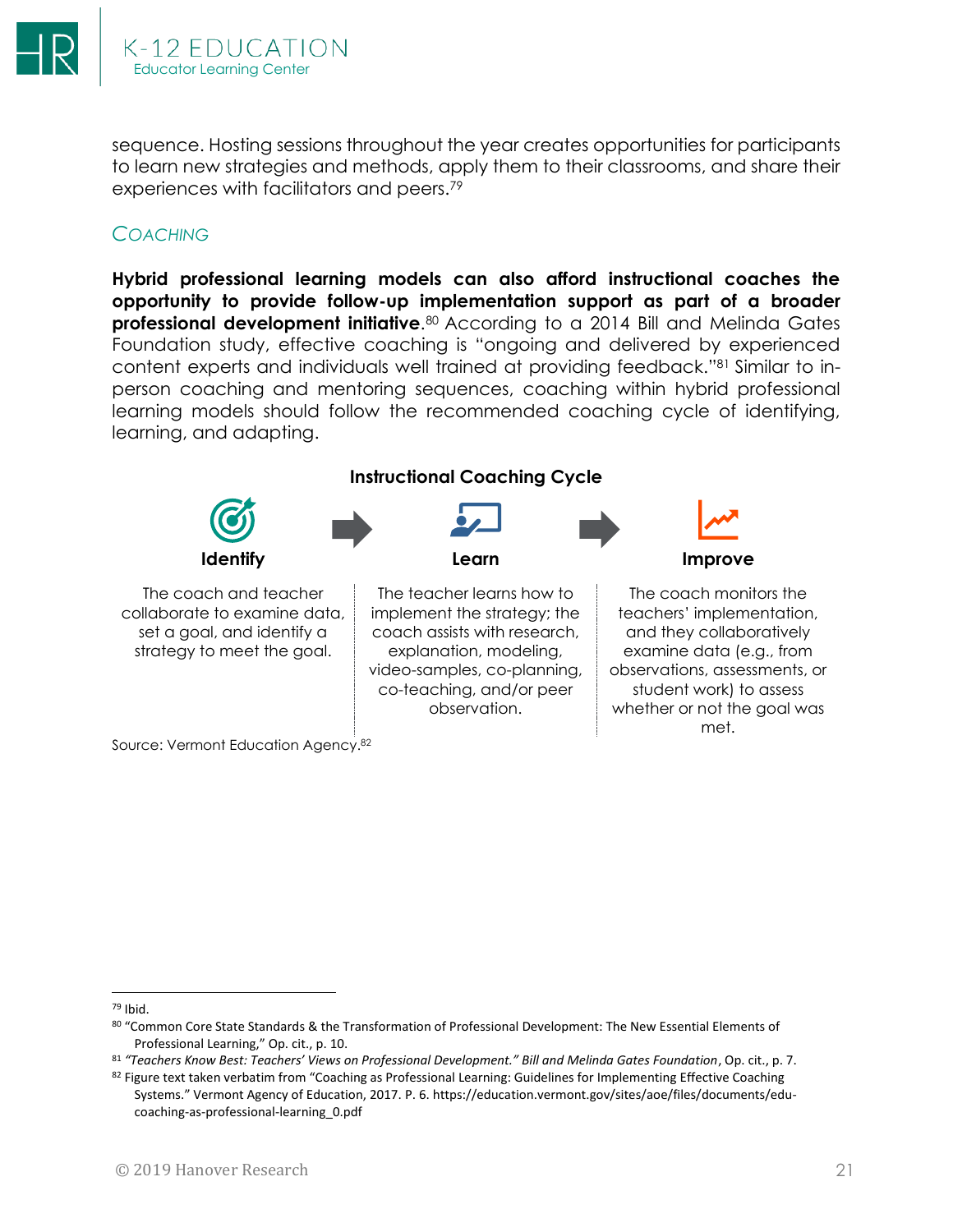## <span id="page-21-0"></span>**TOP 5 CONSIDERATIONS FOR ONLINE PROFESSIONAL LEARNING PLATFORMS** A Checklist for Leaders



ıh.

#### **Accessible Technology Does the online professional learning platform have…**

Online learning platforms should utilize technology that is easy to operate and learn. Users should be able to navigate the site efficiently and engage with instructional materials without technical difficulties to better focus on learning.

- **A clear and simple interface that is easy to use and navigate?**
- **Technical assistance structure such as 24-hour IT support, FAQs, or help guides?**
- **Tutorials for first-time users or for refreshing current users' operation skills?**

#### **Does the online professional learning platform have... Authentic Learning Experience**

**Quick access to materials, resources, lectures, slideshows, and definitions?**

**A "virtual classroom" with an online whiteboard, live recording software, screen mirroring, two-way notetaking, and discussion boards?**

**Features for learners to take notes, highlight reading materials, mindmap, and save work for future access?**

Although lessons are completed online through these platforms, they should still give users an authentic experience reminiscent of in-person instruction, while also taking full advantage of the resources available on the internet.

Creating an authentic learning environment relies on the online learning platform's facilitation of communication and collaboration among learners and instructors. Online learning environments can enrich the learning experience by helping learners work in groups.

#### **Communication & Collaboration > Does the online professional learning platform have...**

**Live-streamed, interactive video chatting capabilities for real-time communication events?**

**Online forums, chat rooms, discussion boards, and messaging features that facilitate teamwork and small group discussions?**

**Portals for learners to communicate with their instructors directly to ask questions and get feedback?**

#### **Does the online professional learning platform have… Interactive & Engaging Media**

**Accessible presentation, video, and streaming options to communicate engaging content?**



**Multiple, frequent touchpoints, so users are encouraged to actively interact with content and maintain attention throughout the lesson?**

Authentic and collaborative learning environments should facilitate active engagement with the material. Learners often complete online lessons solitarily, so online learning platforms should provide a variety of media and interactive stimuli to make the material exciting.

Assessments are engaging and interactive measurement tools that help course instructors collect meaningful growth data and monitor learners' needs. Online learning platforms should thus provide assessment tools that help instructors measure progress and participation.

#### **Data Collection & Analysis > Does the online professional learning platform have...**

**Customizable assessment functions that allow instructors to input their own questions, formats, and metrics?**

- **Automatic and instant score reports that learners and instructors can view after each assessment?**
- **Analytic functions that pull assessment and participation data, save the data in organized databases, and generate meaningful analyses?**